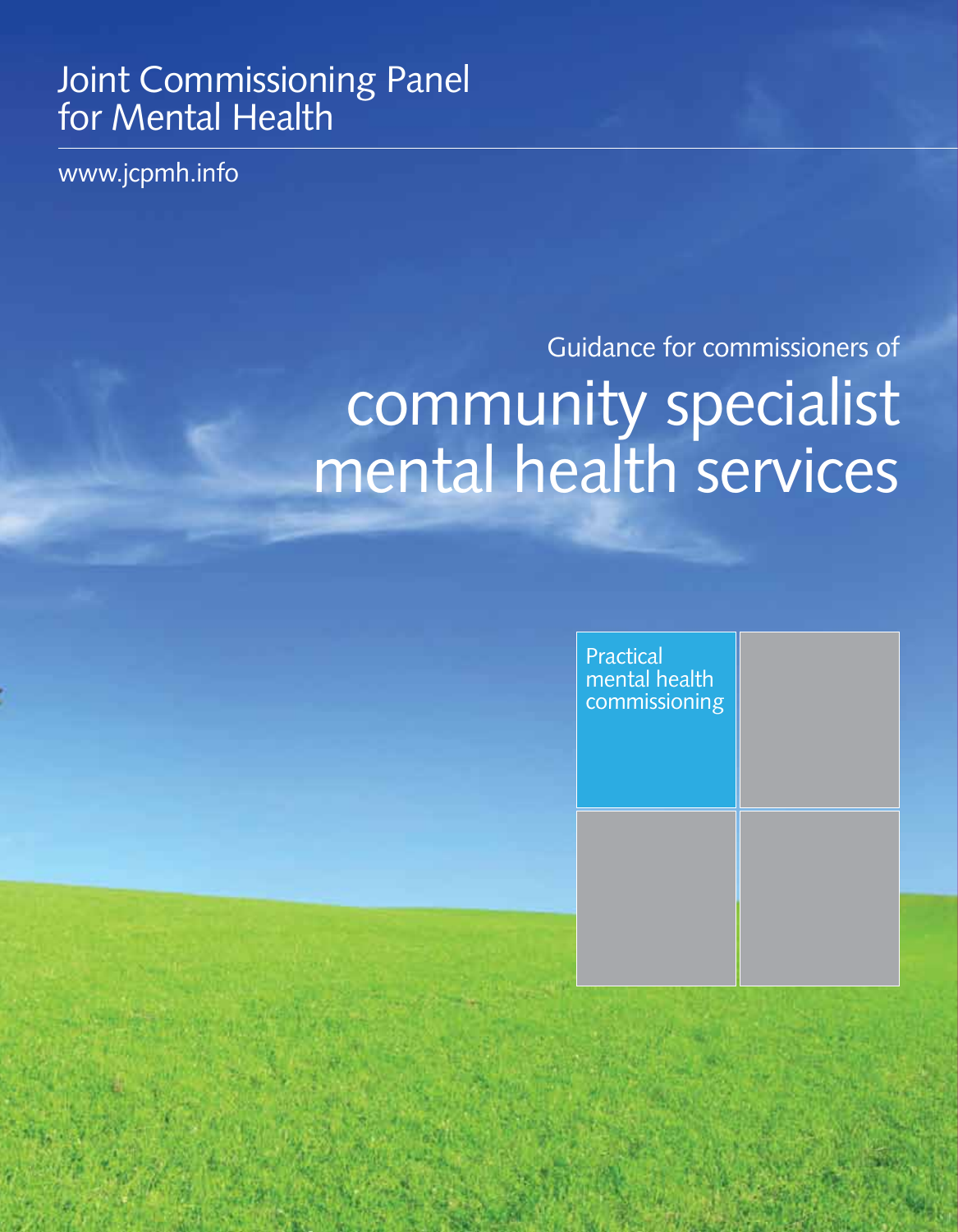# Joint Commissioning Panel for Mental Health

www.jcpmh.info

### **Co-chaired by:**



Royal College of General Practitioners



### **Membership:**



For better mental health







Mental Health Network<br>NHS CONFEDERATION



**The British Psychological Society** Promoting excellence in psychology



The New Savoy Partnership



THE AFIYA TRUST



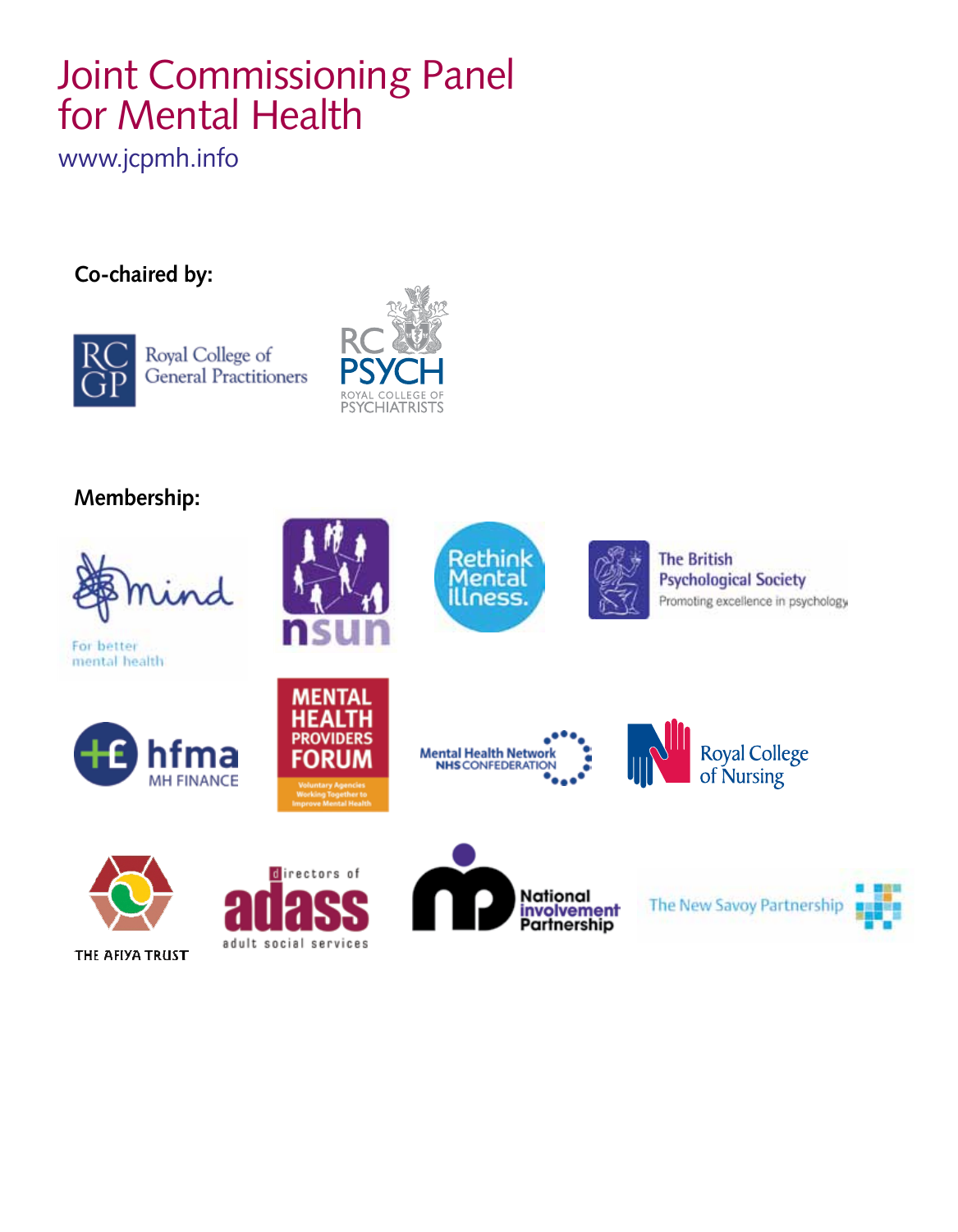# **Contents**

| Ten key messages<br>for commissioners                                                                      | Introduction                                                                        | What are<br>community<br>specialist mental<br>health services? | Why are<br>community<br>specialist mental<br>health services<br>important to<br>commissioners? |
|------------------------------------------------------------------------------------------------------------|-------------------------------------------------------------------------------------|----------------------------------------------------------------|------------------------------------------------------------------------------------------------|
|                                                                                                            | 04                                                                                  | 05                                                             | 07                                                                                             |
| What do we<br>know about the<br>current provision<br>of community<br>specialist mental<br>health services? | What would a<br>good community<br>specialist mental<br>health service<br>look like? | Supporting<br>the delivery<br>of the mental<br>health strategy | <b>References</b>                                                                              |
| 08                                                                                                         | Ο9                                                                                  | 18                                                             | 20                                                                                             |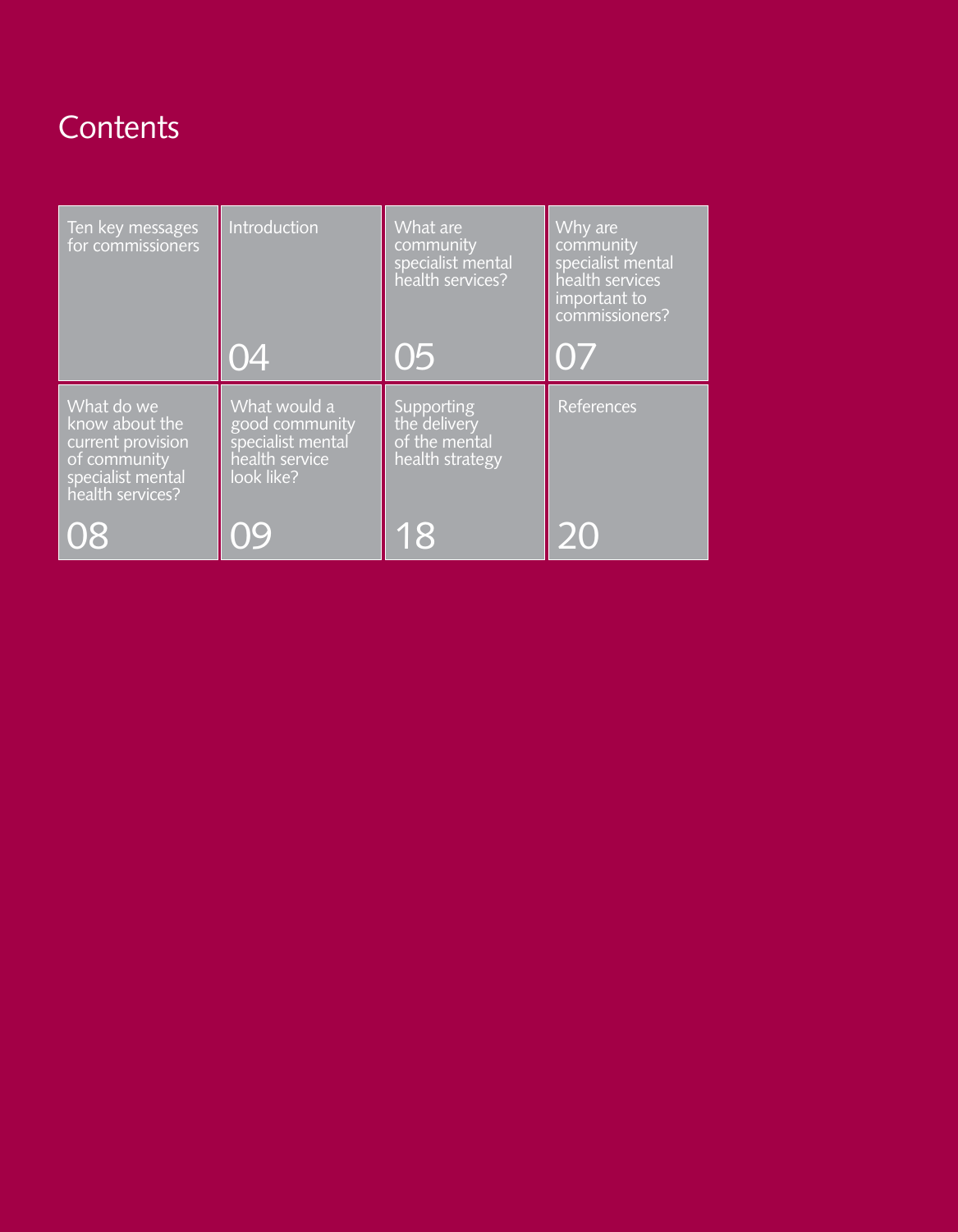### Ten key messages for commissioners

- 1 This guide has a primary focus on Community Mental Health Teams (CMHTs), recognising them as the essential component of specialist community mental health services that may, locally, also include Assertive Outreach Teams and Early Intervention Teams among others.
- 2 CMHTs will be part of a specialist mental health service that includes acute care (crisis and home treatment, inpatients), rehabilitation, and highly specialist teams working with specific conditions, as well as a range of statutory and non-statutory services that support the delivery of care.
- 3 Commissioners must recognise that people with mental disorders are entitled to equitable, non-discriminatory access to support and treatment in primary care for their mental and physical needs. These primary care services should be supported by specialist mental health services for those patients whose complex needs require additional expertise over and above that available within primary care.
- 4 Clinical Commissioning Groups (CCGs) have the opportunity to make primary care the hub for all mental health care and support so as to ensure that services are better integrated and able to meet the spectrum of need of the wider population, as well as of those with severe mental health problems.
- 5 Existing models of specialist mental health care delivery vary considerably across England as a result of local interpretation of national service agendas over the past 20 years. No one service model is ideal for all areas and CCGs should consult with experts from local mental health providers to develop a model that best suits their local demographics.
- 6 Any agreed final model of mental health care delivery can only be as good as the commitment of local professionals to collaborate to deliver good quality patient-focused care.
- 7 This guide advocates a wellness and recovery approach. This involves supporting people to live in their communities and moving resources (investment and skilled professionals) towards the community component of the mental health pathway. Delivery of specialist community mental health care in primary care settings enables improved management of patient journeys into and out of specialist care.
- 8 This guide is strongly supportive of the 'Recovery Model'. Nevertheless, CCGs should recognise that entirely new, emerging, or evolving models in service delivery will offer both opportunities and risks. Any model should be sufficiently flexible to accommodate current thinking and evidence without requiring wholesale reorganisation.
- 9 Careful attention to service specifications and operational policies is needed from CCGs and providers, to ensure that the maintenance of a functioning patient care pathway is not made secondary to the drive to preserve team boundaries through inclusion/ exclusion criteria. Similarly CCGs, in commissioning services must ensure that there is primary attention to the way in which organisations who deliver different components of the pathway will be made to work together so that patient care is not compromised.
- 10 Enhanced co-working and collaboration between primary care and specialist mental health teams, reinforced through service specifications, can help to minimise risk and maximise opportunities for recovery.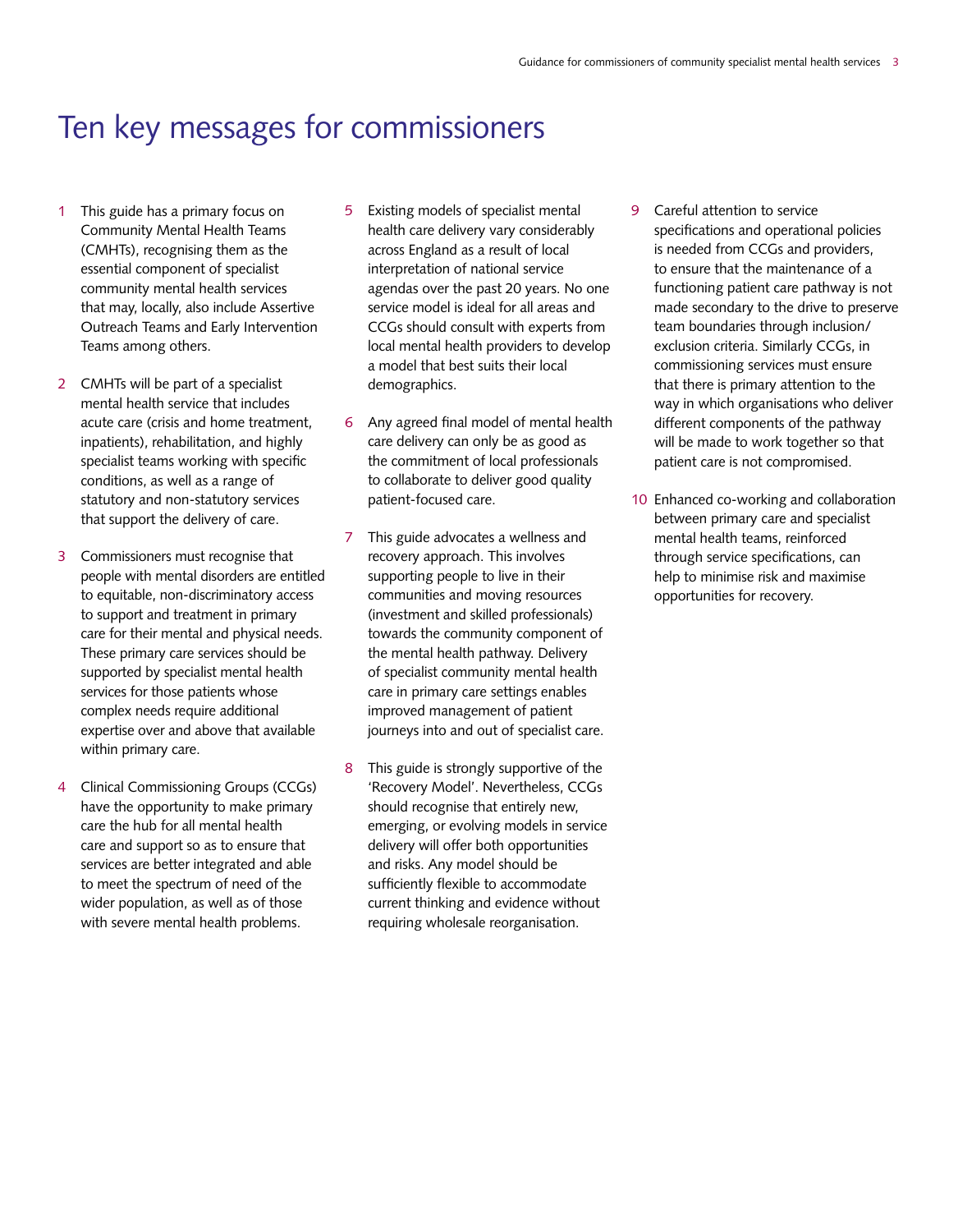### Introduction

The Joint Commissioning Panel for Mental Health (JCP-MH) (www.jcpmh.info) is a new collaboration co-chaired by the Royal College of General Practitioners and the Royal College of Psychiatrists. The JCP-MH brings together leading organisations and individuals with an interest in commissioning for mental health and learning disabilities. These include:

- people with mental health problems and carers
- Department of Health
- Association of Directors of Adult Social Services
- NHS Confederation
- Mind
- Rethink Mental Illness
- National Survivor User Network
- National Involvement Partnership
- Royal College of Nursing
- Afiya Trust
- British Psychological Society
- Representatives of the English Strategic Health Authorities (prior to April 2013)
- Mental Health Providers Forum
- New Savoy Partnership
- Representation from Specialised Commissioning
- Healthcare Financial Management Association.

The JCP-MH is part of the implementation arm of the government mental health strategy *No Health without Mental Health*<sup>1</sup> .

The JCP-MH has two primary aims:

- to bring together people with mental health problems, carers, clinicians, commissioners, managers and others to work towards values-based commissioning
- to integrate scientific evidence, the experience of people with mental health problems and carers, and innovative service evaluations in order to produce the best possible advice on commissioning the design and delivery of high quality mental health, learning disabilities, and public mental health and wellbeing services.

#### The JCP-MH:

- has published *Practical Mental Health Commissioning*<sup>2</sup> , a briefing on the key values and principles for effective mental health commissioning
- has so far published nine other guides on the commissioning of primary mental health care services<sup>3</sup>, dementia services<sup>4</sup>, liaison mental health services to acute hospitals<sup>5</sup>, transition services<sup>6</sup>, perinatal mental health services<sup>7</sup>, public mental health services<sup>8</sup>, rehabilitation services<sup>9,</sup> drug and alcohol services<sup>10</sup>, and forensic mental health services<sup>11</sup>.
- provides practical guidance and a developing framework for mental health commissioning
- will support commissioners to deliver the best possible outcomes for community health and wellbeing.

#### **how will this guide help you?**

This guide has been written by a group of specialist community mental health care experts in participation with patients and carers. Much is evidence-based but ideas that are felt to be best practice by expert consensus are included.

By the end of this guide, readers should be more familiar with the concept of specialist community mental health and better equipped to understand:

- what a good quality, modern, specialist community mental health service looks like
- how a good specialist community mental health service can help deliver the objectives of the mental health strategy and the Quality, Innovation, Productivity and Prevention programme – not only in itself but also by enabling changes in other parts of the system.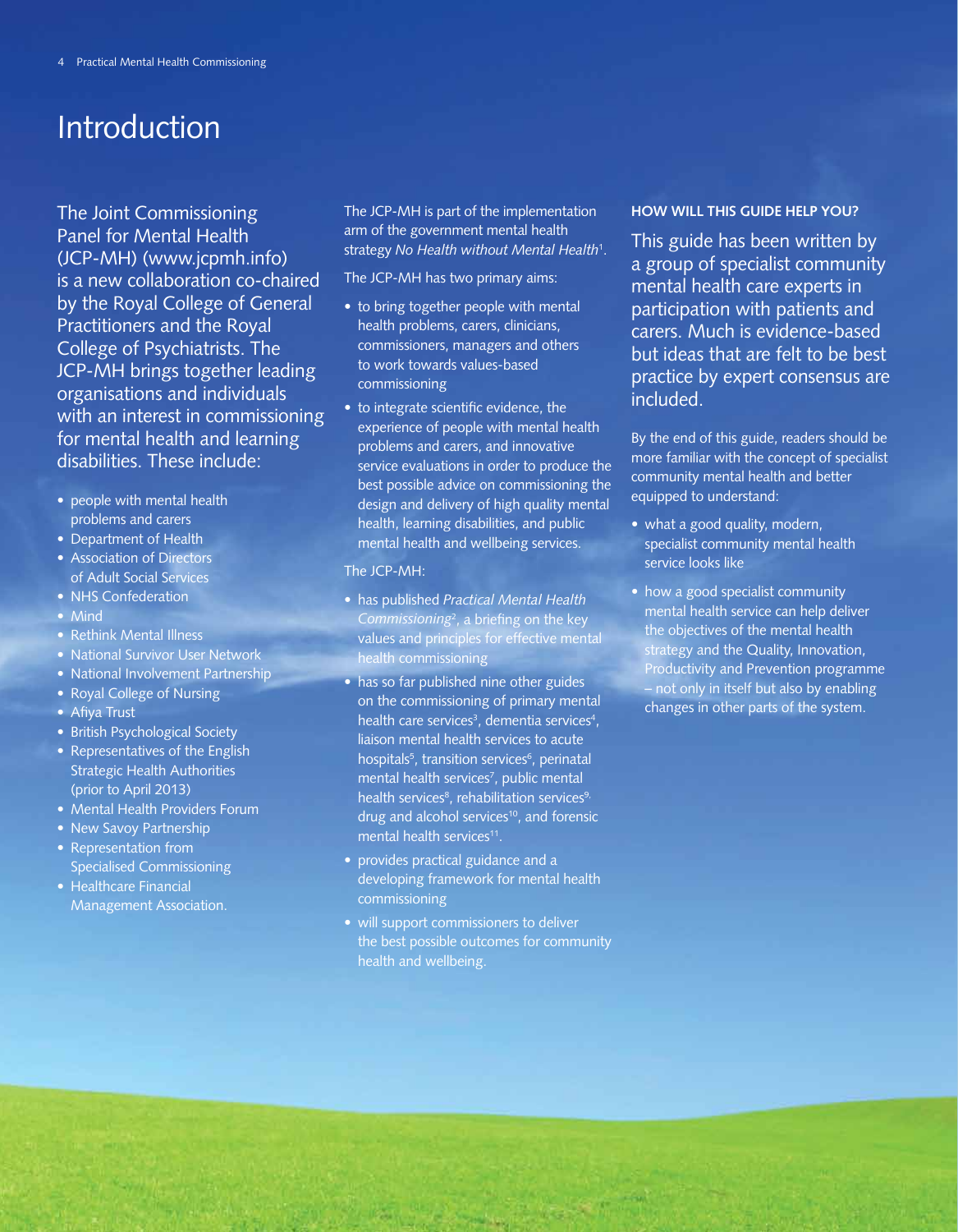# What are community specialist mental health services?

#### WHAT DO THEY DO?

Community specialist mental health services:

- work in partnership with people with mental health problems, carers, and primary care services
- design, implement and oversee comprehensive packages of health and social care
- support people whose complex mental health needs require care over and above what can be provided in primary care.

#### **WHO USES THEM?**

In England, almost 3% of all adults will be accessing secondary services due to a mental health need (this is equivalent to 54 patients from an average GP list of around 2000 patients)<sup>12</sup>.

These patients are likely to include:

- people with severe depression, some anxiety disorders, psychosis (such as schizophrenia or bipolar disorder), and severe personality disorder
- people with complex needs (e.g. those who are mentally ill and homeless, or with addiction issues)
- people whose problems have proved intractable to primary mental health care (e.g. those with resistant depression)
- people with unusual or uncommon conditions
- people who present a risk to themselves or others, and whose management is outside the competency or scope of primary mental health care (e.g. suicidality).

It is important, however, to note that the unmet need for mental health interventions will be higher than the number of people accessing services.

#### **HOW ARE THEY DELIVERED?**

As described in the JCP publication *Guidance for commissioners of primary mental health care services*<sup>3</sup> , "the development of primary mental health care has reflected a need for earlier detection of problems, better management of chronic illness and improved partnership working between the patient, the extended primary health care team and local community support networks and providers".

In practice, this means that the majority of mental health care (as well as the physical needs of patients with mental health problems) will be delivered either from (a) primary care alone or (b) in the case of the above conditions, from primary care in partnership with specialist community mental health services.

#### **WHAT DIFFERENT SERVICE TYPES ARE THERE?**

There is no single model of specialist community mental health service. Instead commissioners will need to commission:

- a core Community Mental Health Team (CMHT)
- supported by more specialist service components to meet local need.

#### **CMHT**

The CMHT will be a:

- multidisciplinary team
- that provides assessment and treatment interventions
- to a defined catchment population
- with an interface with primary care services (enabling patients with more complex needs to 'step up' to the CMHT for more specialist care, and to 'step down' to primary care as the patient's circumstances improve)
- and which also acts as a 'gate-keeper' to more specialised community mental health services.

In some parts of England, CMHTs are known as 'recovery teams'. However, regardless of their label, CMHTs are normally expected to have a skill mix of community psychiatric nurses, social workers, occupational therapists, clinical psychologists, medical staff (including a consultant psychiatrist), mental health support workers and administrative staff.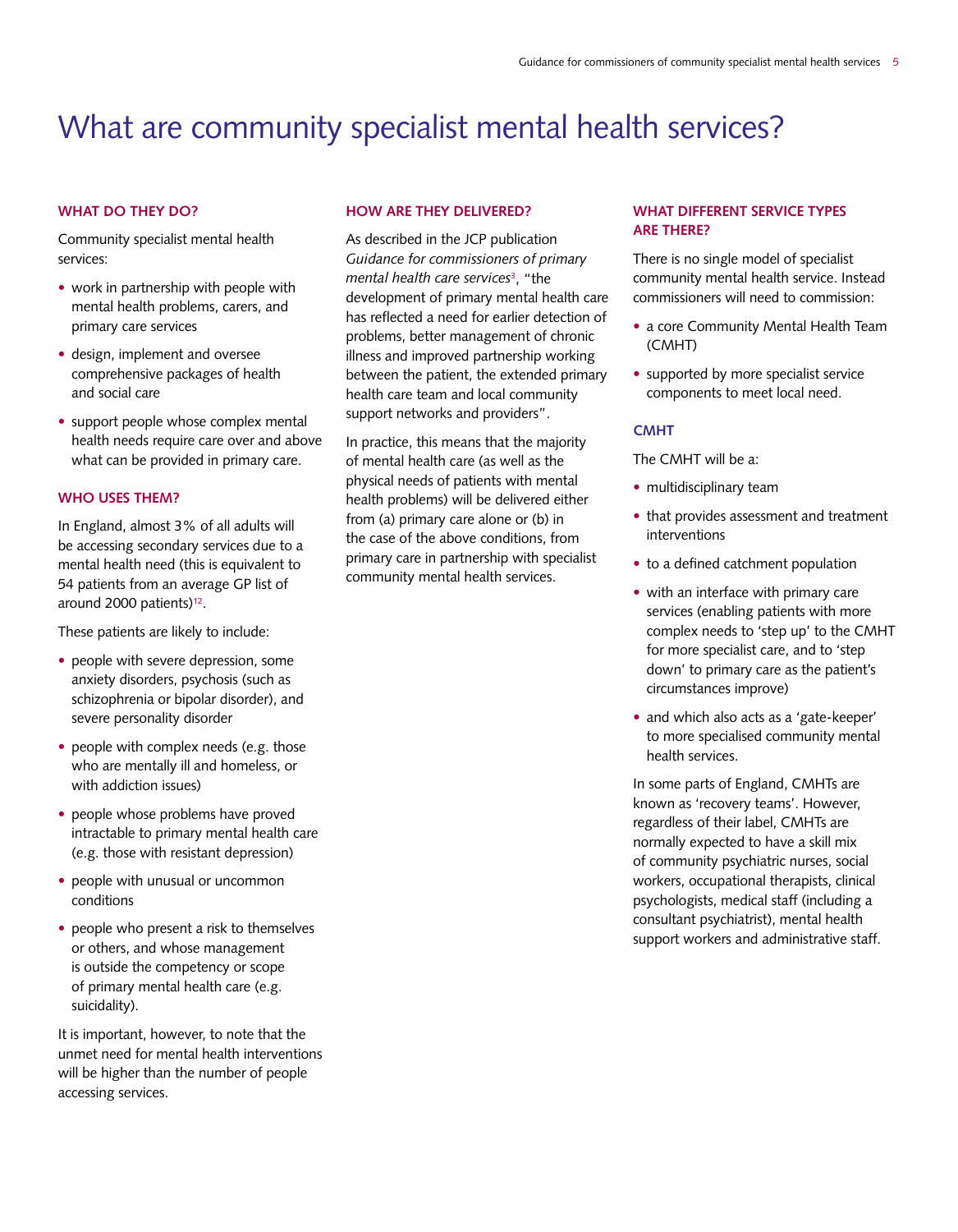What are community specialist mental health services?

#### **Specialist service components**

In addition to the CMHT, other specialist services will also need to be commissioned. As described on page 9, these include (but are not limited to):

- assertive outreach teams (AOT)
- early intervention in psychosis teams (EIP)
- crisis response and home treatment teams (CRHT)
- access and recovery teams
- rehabilitation services
- personality disorder teams
- services for autistic spectrum (and other neuropsychiatric) disorders
- perinatal mental services.

The best evidence for these components appears to support properly constituted EIP teams, and CRHT teams<sup>13,14</sup>.

#### **WHAT ARE THE CORE PRINCIPLES?**

The core principles of community specialist mental health care are:

- recovery: working alongside patients to enable them to follow their own recovery path
- personalisation: meeting the needs of individuals in ways that work best for them
- co-production and partnerships: delivering services with (rather than for) people with mental health problems
- collaborative care: working with people as experts in their own mental health
- promoting social inclusion
- prevention through public health strategies and early interventions
- promotion of mental health
- pathway working: building on the stepped care approach from primary care and viewing mental health services as a system rather than a series of isolated services.

Throughout this, the General Practitioner (GP) remains at the heart of a patient's care. About a third of people with serious and enduring mental illness are managed solely by GPs in primary care<sup>15</sup>. Although community specialist mental health services may play a key role in assisting the patient's recovery this is likely to be time limited.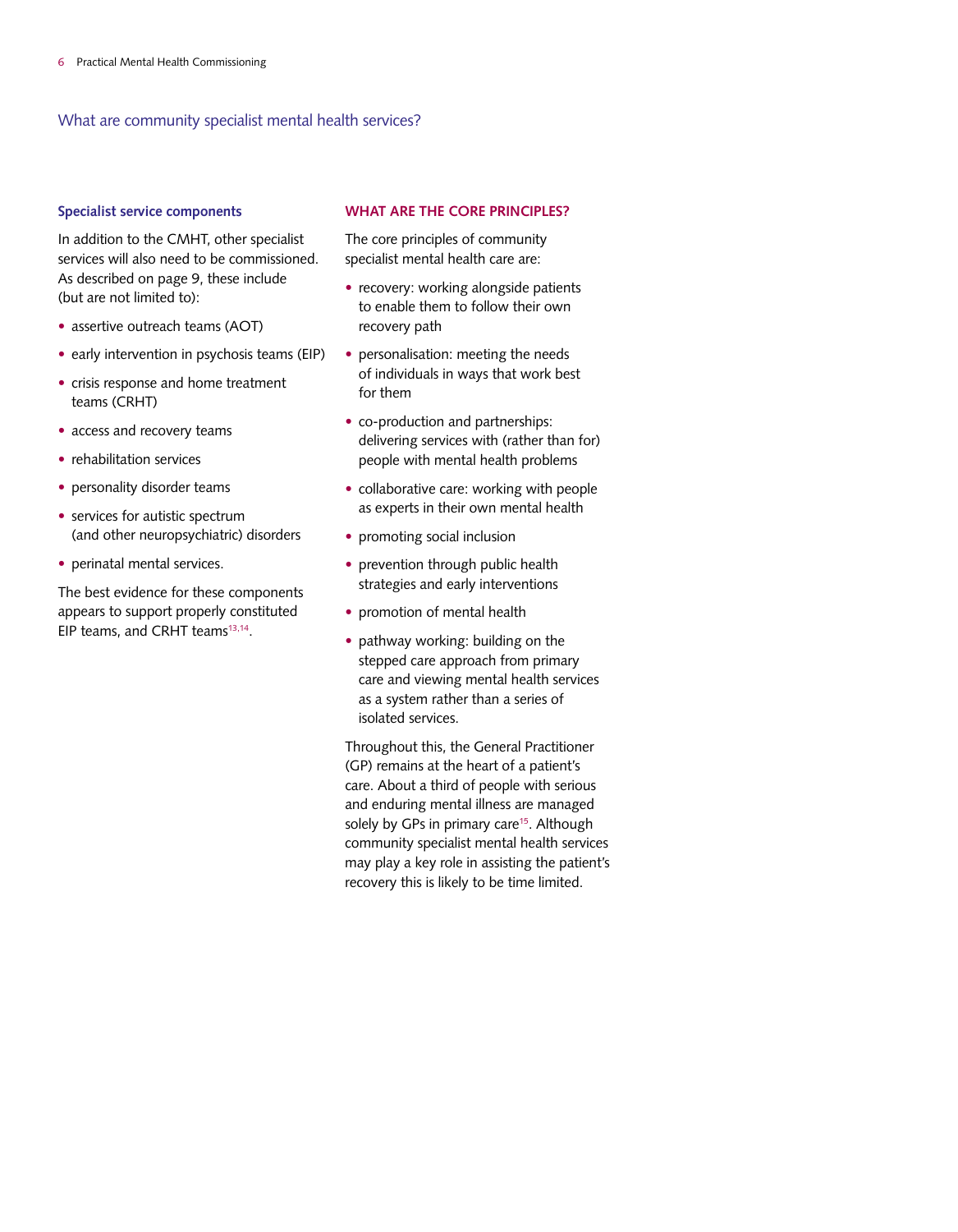# Why are community specialist mental health services important to commissioners?

There are at least three reasons why community specialist mental health services are important to commissioners:

- 1 they provide key support for primary care services
- 2 they provide effective treatment for people with complex mental health needs
- 3 commissioners have statutory responsibilities to provide certain types of community mental health services.

#### **1 KEY SUPPORT TO PRIMARY CARE**

Community specialist mental health services are a key component of mental health pathways, and should work in seamless collaboration with primary mental health care services.

Critically, this means that primary care *continues to be responsible* for the physical health and provision of medication (including depot injections) for their patients even when they are receiving community specialist mental healthcare.

One consequence of such a continuing responsibility is that concepts of 'referral to' and 'discharge from' specialist mental health care no longer easily apply. This is because every patient will receive (or have an entitlement to receive) primary care services regardless of any specialist care they are getting.

Within this structure, one key role of community specialist mental health services – and the reason they are so important to commissioners – will be to manage interfaces with other specialist services including child and adolescent psychiatry services, learning disability services, older people's services, as well as acute inpatient and crisis services. Significant links to other statutory and non-statutory services will also need to be managed.

Failure to consider and manage these interfaces could lead to quality and efficiency failures in the system such as an unnecessarily increased demand on inpatient care, or reduced capacity to respond to emergencies and new referrals. Commissioners may experience such developments as increased costs for reduced productivity.

#### **2 EFFECTIVE TREATMENT FOR PEOPLE WITH COMPLEX NEEDS**

Community services can help provide effective treatment to people with complex needs. For example:

- **CMHTs** a Cochrane review of the value of CMHTs for people with severe mental illness and personality disorders concluded that they promoted greater acceptance of treatment (than non-team standard care), and may also be superior in reducing hospital admission and avoiding death by suicide<sup>16</sup>.
- **Assertive outreach** these can offer better engagement of people with mental health problems, especially in underserved, hard-to-reach communities, and higher rates of satisfaction<sup>17</sup>. Evidence suggests that AOTs are somewhat better than CMHTs with crisis and home treatment provision in (a) reducing hospital admissions and (b) improving clinical and social outcomes<sup>18</sup>. This must be balanced against the benefit of an intensive approach to difficult-to-engage service users with complex and risky presentations.
- **EIP** these show clinically important benefits over standard care including reduced use of the Mental Health Act<sup>19</sup>, improved engagement with treatment, lower hospital admissions and relapse rates<sup>20</sup>, reduced symptom severity<sup>21</sup> and more favourable course of illness with a greater likelihood of remission<sup>22</sup> and improved medication adherence<sup>23</sup>,

increased independent living, reduced homelessness, lower levels of substance use, better global functioning<sup>19,24</sup>, higher employment rates<sup>25</sup>, reduced suicide rate<sup>13</sup>, and reduced homicide risk<sup>26</sup>

- CRHT these teams have demonstrated considerable benefit in allowing reduction and closure of beds<sup>27</sup>.
	- These issues are discussed in more detail on page 9.

#### **3 COMMISSIONERS HAVE STATUTORY RESPONSIBILITIES**

It is important to recognise that community specialist services care for a range of severity of illness. Consequently, some patients require care under provisions of the Mental Health Act 1983/2007 and the Mental Capacity Act 2005.

This places statutory responsibilities on commissioners to ensure that services are sufficiently staffed and resources are available to fulfil the legal requirements of this legislation including:

- after-care services for mental health patients and direct payments (s117, MHA)
- power to discharge NHS patients from detention in independent hospitals and authorise visits (s23/s24, MHA)
- duty to provide the courts (when requested to) with information about availability of hospital places (s39, MHA)
- duty to make arrangements for independent mental health advocates (IMHAs) to be available to qualifying patients (s130A, MHA)
- duty to notify local social services of availability of suitable hospital places for emergency admissions and for under-18s (s140, MHA)
- duty to consult an Independent Mental Capacity Advocate (s37/s38, MCA)
- duty to maintain a list of approved doctors (S12, MHA).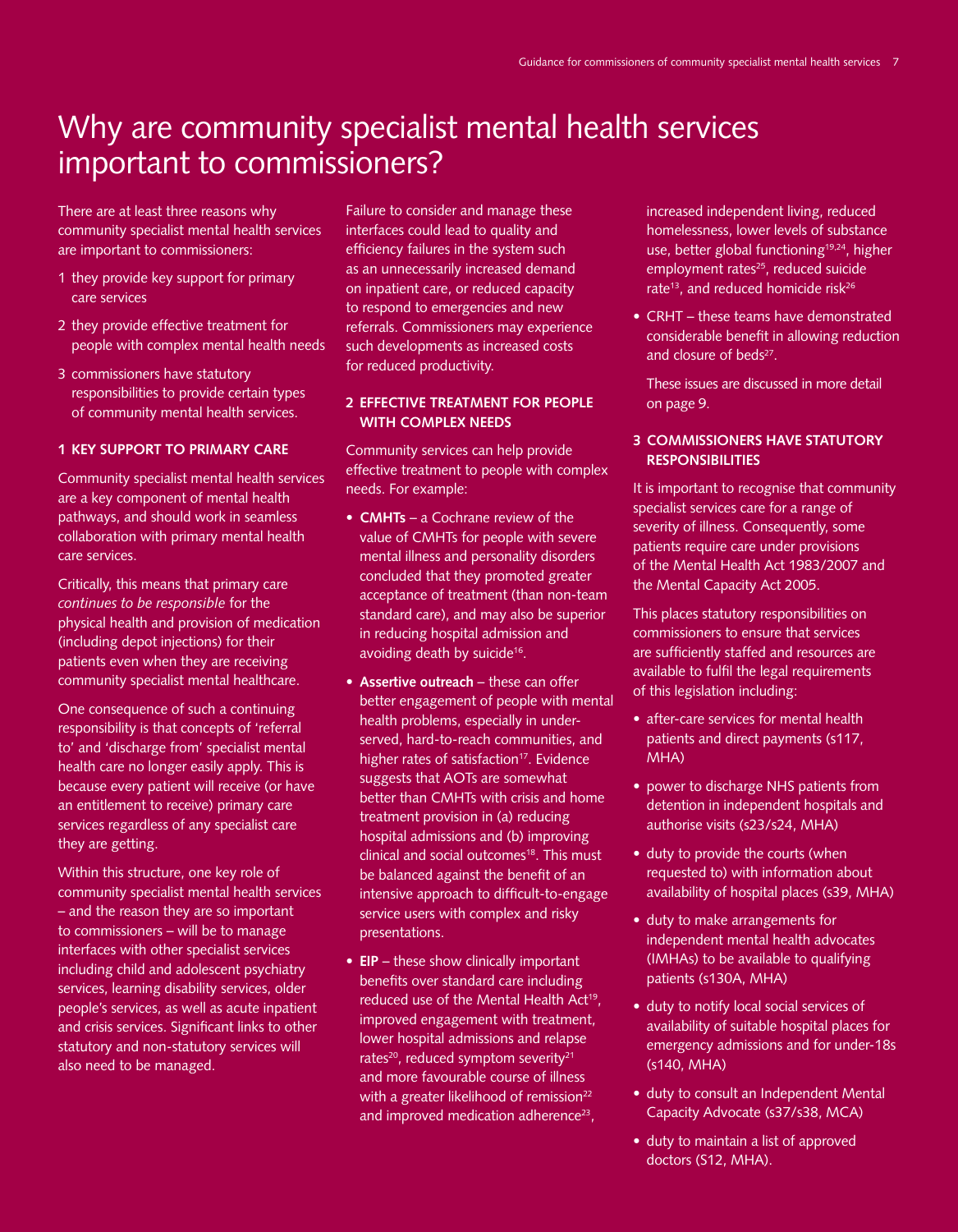# What do we know about the current provision of community specialist mental health services?

#### **NO STANDARD MODEL EXISTS**

There is currently no standard model for the commissioning and provision of community specialist mental health care services.

In England, this is due to differing interpretations over the past 30 years of national service design. For example, the 1999 National Service Framework for Mental Health (NSF-MH)<sup>28</sup> prescribed a model of "functional teams", including CRHT, AOTs and EIP, in addition to defining the boundaries of primary care services and acute inpatient provision.

Meanwhile, the 2002 advent of Primary Care Trusts and commissioning introduced a local perspective on health economies, together with the recognition that some services, derived from urban settings, did not translate fully into all localities.

It is recognised, therefore, that the challenges of delivering good quality community mental health services will vary according to the way in which services have developed locally. Regardless of the local 'model' of delivery, it is essential that all specialist community mental health services work within a set of key guiding principles.

#### **INDICATORS OF PROBLEMS**

Signs that current specialist community mental health services are not working well include:

- the primary-secondary care interface is perceived as not working and is failing to meet patient need
- rigid boundaries exist between different parts of the service that enforce inclusion/exclusion criteria without considering (a) the needs of the person or (b) joint-working such as:
- between different parts of the same service (crisis, home treatment, assertive outreach, inpatients, EIP, community mental health/recovery teams)
- between different services (child and adolescent, learning disability, adult, older people, substance misuse)
- with other service providers (social services, primary care, non-statutory sector)
- no working policy or protocol exists to manage inter-service disagreements on provision of care
- not all patients have an up-to-date care plan and know their care-co-ordinator, and not all have a diagnosis/formulation and receive appropriate evidence-based treatments
- there is no systematic process for allocating to appropriate care pathways – access to treatment, particularly tertiary specialist treatment is variable and inequitable across the service
- medication is over-used as there are no alternative options
- the service lacks the capacity to undertake psychological therapy with patients with personality disorder and/or those with psychosis
- waiting times for access to initial referral are excessive according to national criteria
- rates of admission and delayed discharge from inpatients are high because it is not possible to discharge to community services in a timely fashion – crisis teams are overwhelmed by demands for urgent assessments from GPs who cannot obtain timely assessments from standard referrals
- there is lack of understanding of how collaborative care works and the shared care arrangements between primary and secondary care are poorly defined or not operated – GPs, for example, do not have the confidence to manage patients with stable psychosis as they fear they would not receive prompt and smooth 're-access' to services in the event of crisis
- caseloads are excessive and patients have access only to a single team member as care co-ordinator so that true multidisciplinary working is not attained for the majority
- psychiatrists have large outpatient clinics in which many stable patients have routine appointments re-booked thus preventing easy access for patients who need active medical involvement
- 'New Ways of Working' remains an ambition rather than a strategy through which all patients' care is owned by the entire team
- there is an inconsistent assessment of the impact of mental illness on a patient's capacity to work, their family life, and wider relationships
- social inclusion is an aspiration rather than an embedded strategy informing all service interventions
- those indicators listed in the JCP guide for primary mental health services<sup>3</sup>.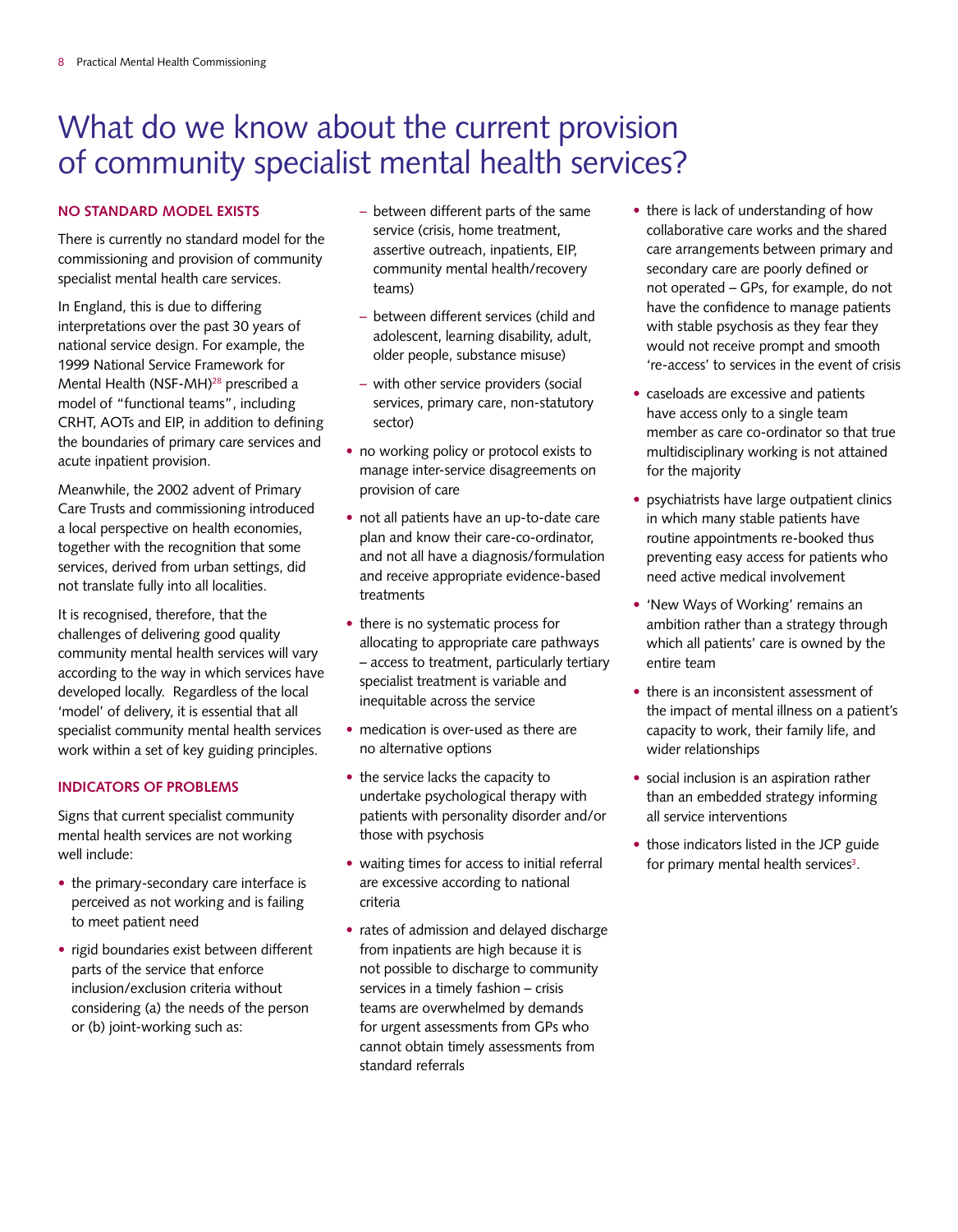When commissioning a 'good' community specialist mental health service, at least five key issues should be considered:

- A core purpose
- B service overview
- C service components
- D service standards
- E service outcomes

#### **A CORE PURPOSE**

The essence of community specialist mental health care is the ability to:

- provide a single multidisciplinary assessment process, and treatment through integrated health and social care
- provide ready access to a range of evidence-based physical, psychological and social interventions (with these being organised to put the recovery needs of the patient at their heart)
- avoid patients being subjected to multiple assessments at service interfaces
- operate on an equitable, nondiscriminatory and patient-centred basis.

#### **Underpinning principles**

The other underpinning principles of specialist community mental health care are that it is:

- capable
- outcome-focused
- founded on a recovery-based approach
- recognises the personalisation agenda
- and operates with collaborative care, prevention and pathway-working at the centre of all its activities.

#### **B SERVICE OVERVIEW**

Commissioners should consider:

- the core Community Mental Health Team
- other specialist community services (to support the CMHT and primary care)
- the integrated care pathway (stepped care)

#### **The CMHT**

There is no single or 'optimum' model of community specialist mental health service. Instead, a core CMHT will need to be commissioned, which is then supported by the commissioning of a range of more specialist service components to meet local need.

The CMHT will be based on a generalist multidisciplinary team that provides assessment and treatment interventions, that are compatible with current evidencebased guidance, to a defined catchment population.

The CMHT will have an interface with primary care services from which patients will usually be referred (see 'stepped care' on page 10). All referrals should usually be assessed by experienced clinicians and allocated to an appropriate care pathway (see page 14).

Where patients have physical health care needs, the CMHT will also facilitate access to primary services.

In some parts of England, CMHTs are sometimes known as 'recovery services'. However, regardless of their label, CMHTs are normally expected to have a skill mix of community psychiatric nurses, social workers, occupational therapists, clinical psychologists, medical staff (including consultant psychiatrist), mental health support workers and administrative staff.

#### **Other specialist services**

In addition to the CMHT, other (more) specialist services should also be commissioned to provide communitybased care. Some of these services are often referred to as the product of a 'functional split' in a patient's care pathway. This is where separate specialist teams or services provide different 'functions'. Arising with the development of services such as crisis response, assertive outreach, and early intervention teams (as prescribed by the NSF-MH), some services have split functions even further.

Described later in this section, these services include:

- CMHTs
- AOTs
- EIP teams
- CRHT teams
- access and recovery teams
- rehabilitation services
- personality disorder services
- services for autistic spectrum and other neuropsychiatric disorders
- perinatal mental health.

The best evidence for these components appears to support properly constituted EIP<sup>13</sup> and CRHT<sup>14</sup>.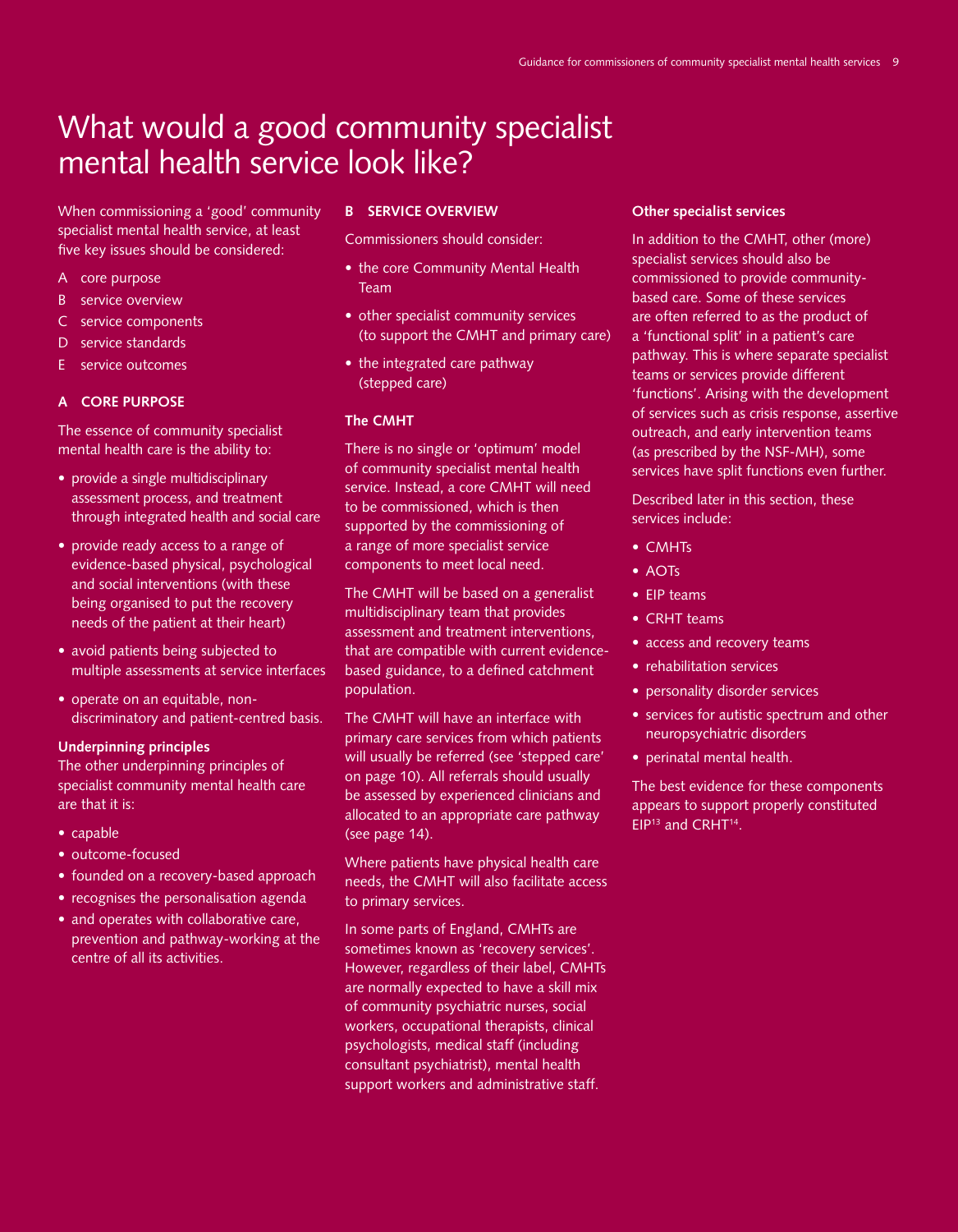#### **Integrated care pathway**

The 'stepped care' model describes how care pathways can be integrated to support a patient's journey through a range of often increasingly specialised services. Summarised in Box 1, the stepped care model is also described (from a primary care perspective) in the JCP guide on primary mental health care services<sup>3</sup>.

#### **Step 3**

In the 'stepped care' model, the role of specialist community mental health services begins within Step 3 (at a point sometimes referred to as 'Step 3.5'). Here, specialist services will expect to become involved with patients whose (a) social care needs or (b) needs for high intensity psychological therapy/complex medication regimes cannot be met in primary care.

For example, a person with bipolar disorder who has had good support from her CMHT, is well engaged with her care plan, is compliant with medication, and has a stable home environment with long periods of being well and a crisis plan to be activated in the event of relapse, could be supported (within Step 3) through primary care.

By contrast, the same patient with bipolar disorder who becomes estranged from her family, is at risk of homelessness, is in debt, struggling with insight into her illness and poorly compliant with treatment, will need support at this period of her illness from specialist mental health services and would fall within 'Step 3.5'.

Importantly, in this way, people with severe and enduring mental health problems obtain their usual support from primary care, but may require specialist input (to a greater or lesser degree) depending upon their individual circumstances.

#### **Step 4**

During periods where a patient has severe and unstable mental health needs, the stepped care approach described above continues through to Step 4 (specialist mental health care including intensive and extended therapies).

Throughout the stepped care model, patients should be cared for in the expectation that their care will allow them to 'step down' to less intensive support as their circumstances improve. This can form a basis for local outcome measures.

#### **C SERVICE COMPONENTS**

This section describes in more detail some of the service components that commissioners should consider.

#### **CMHTs**

CMHTs work with two broad groups of patients (whose ages are determined within local protocols for transition from child and adolescent services<sup>6,29</sup> and decisions around non-organic mental disorders in later life):

- the first patient group will comprise of people with conditions that require time-limited interventions of weeks or months, with discharge on completion of the intervention
- the second patient group will require ongoing treatment, and care and monitoring for prolonged periods, but should be managed within the recovery model with an expectation of eventually improved functioning to allow discharge. This group will also have the complications of severe and enduring mental disorders including psychosis and personality disorder, where there is a substantial risk of harm to the individual or others. They may be poorly concordant with treatment,

difficult to engage and/or subject to conditions of the Mental Health Act, including forensic mental health service interventions. Many of the second group will be managed by other specialist teams such as assertive outreach.

CMHTs fulfil the following functions:

- **interface with primary care** including discussion of new patients, advice and support
- **assessment and allocation** referrals will (a) usually come from primary care (where they may have been triaged); (b) be assessed and allocated to an appropriate care pathway (as the quality of information and referral may vary; see page 14), and (c) carry the expectation that new patients will be seen within 28 days by experienced clinicians with appropriate competencies and experience (to ensure good quality diagnosis/formulation
- **Care Programme Approach** each patient will receive care consistent with CPA best practice guidance<sup>3</sup>
- **multidisciplinary team work** supported by weekly meetings enabling discussion and coordination of joint care and can be extended to provide supervision for, and linkages with, primary care
- **caseload management** the team caseload is 'owned' by the whole team and cross-cover/multidisciplinary input is available accordingly
- **training** specialist community mental health teams offer a valuable forum for training the next generation of professionals (this should be accepted by commissioners, and allowed for in staffing profiles)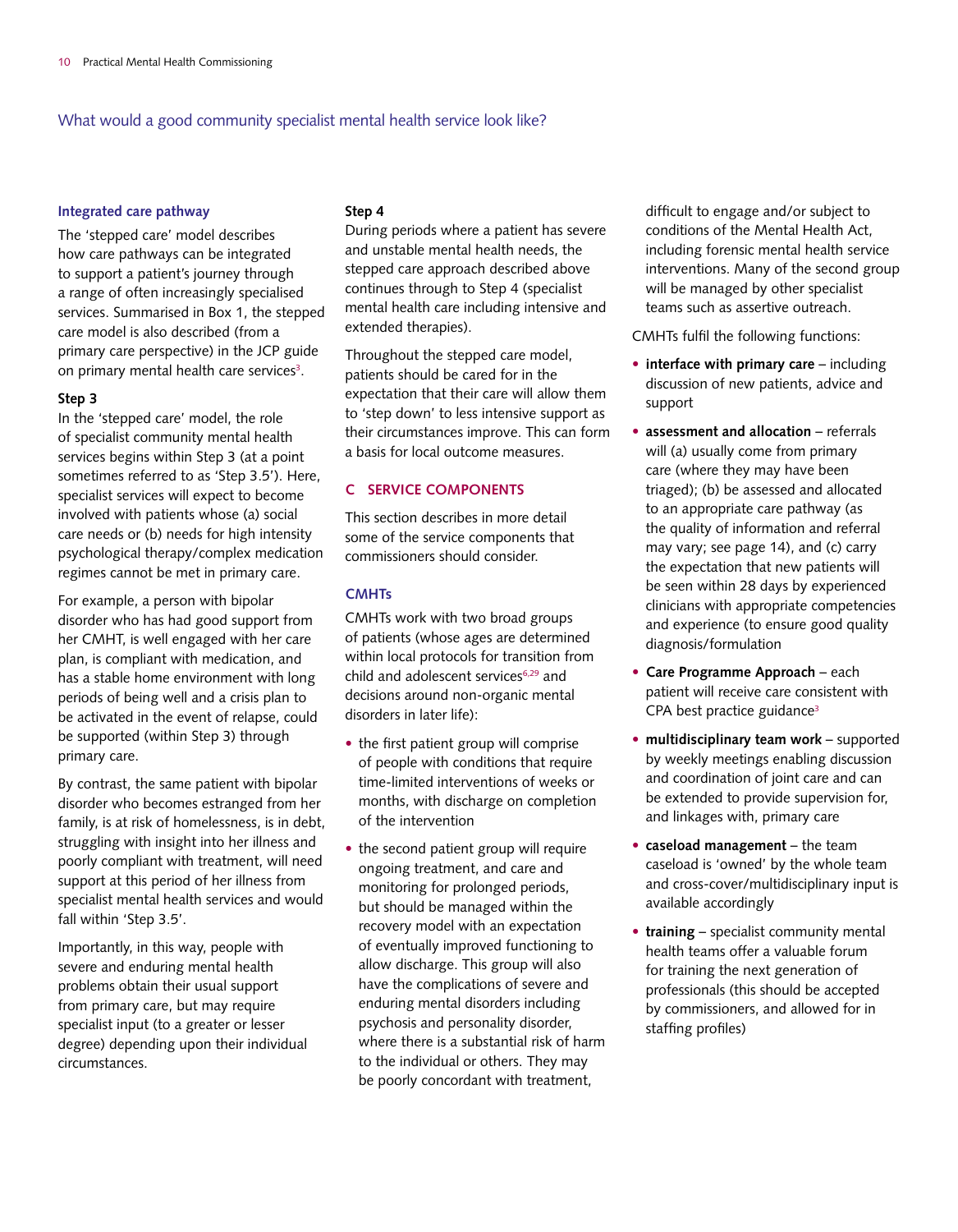#### **box 1: Stepped care model**

#### **Step 1**

Step one includes supported self-management of psychological and emotional wellbeing, social prescribing, peer experts and mentors, health trainers, psychological wellbeing practitioners trained in cognitive behavioural treatments for people with mild to moderate anxiety and depression, and access to e-mental health services such as on-line peer support groups.

#### **Step 2**

Step two comprises coordinated care involving the primary care team, and includes provision of low intensity therapies and links to employment support, carer support and other social support services. Many patients will be supported well by an individual clinician – most commonly a GP, but it could be a practice nurse, a health visitor, a psychological wellbeing practitioner or a counsellor.

intensity psychological therapies and/or medication for people with more complex needs (moderate to severe depression or anxiety disorders, psychosis, and co-morbid physical health problems)30-32. Initial treatment should be NICErecommended psychological therapy delivered by a high intensity worker, and/or medication. For people with moderate to severe depression whose symptoms do not respond to these interventions, NICE recommends a multiprofessional collaborative

care approach<sup>37</sup>.

**Step 3**

Step three comprises high

IAPT services for 'Serious Mental Illness' (which include people with diagnoses of psychosis or bipolar disorder who are currently excluded from other forms of existing IAPT services) are currently being piloted. The reports on the pilots will provide further guidelines for commissioners.

#### **Step 4**

Step four comprises specialist mental health care, including extended and intensive therapies. Well understood pathways must be in place between the primary care mental health team, Improving Access to Psychological Therapies (IAPT) services and specialist mental health services. Specialist mental health teams may operate across several practices, in which case each practice could have a practice-affiliated specialist team member (for instance a community psychiatric nurse) with whom the primary care mental health team can work. Specialist mental health care can be provided in a primary care setting so primary care staff can access expertise without the need for cumbersome referral processes and the stigmatisation that sometimes affects patients in secondary care settings.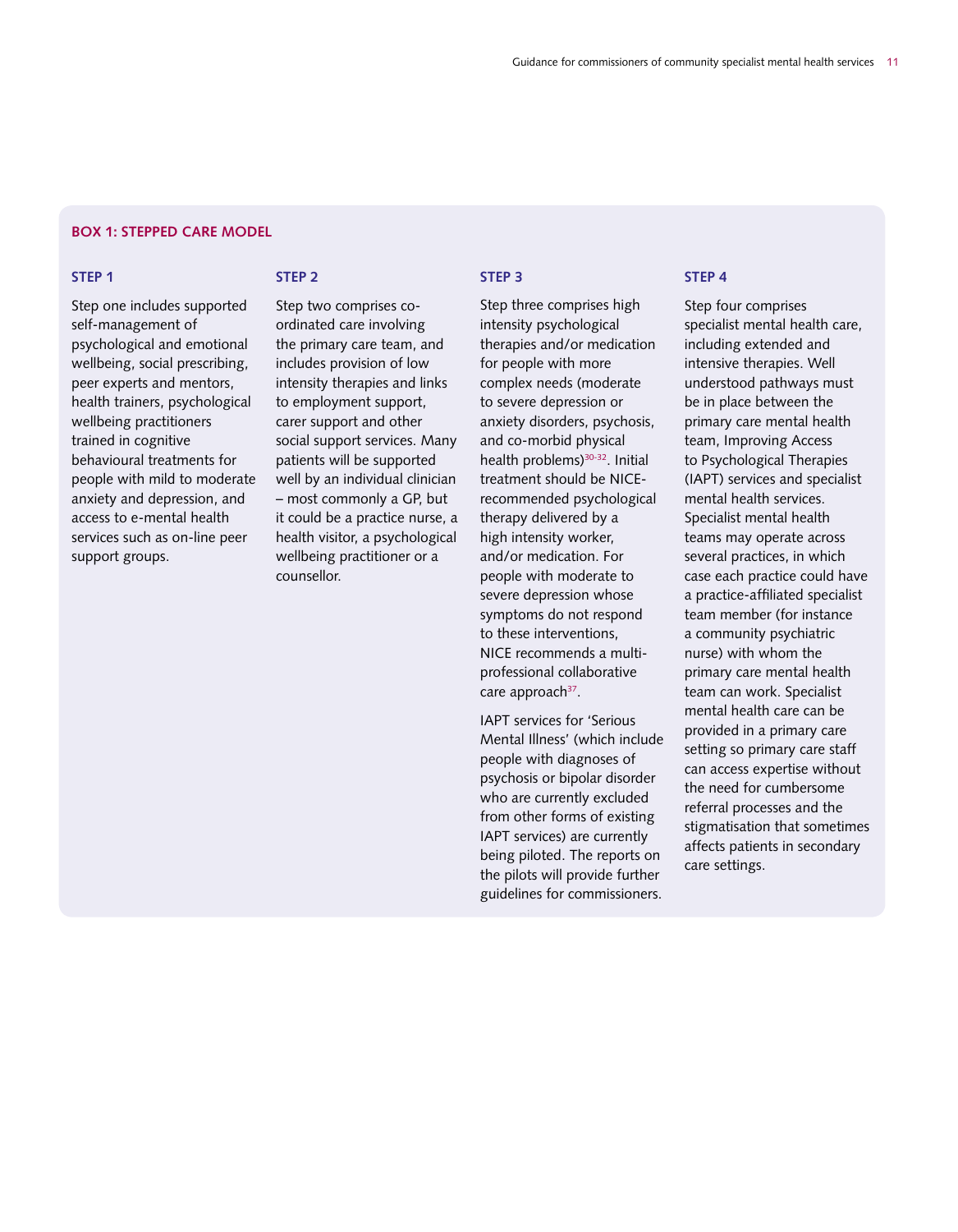- **leadership** clear clinical leadership and management should be established which crosses the disciplines
- **review** regular clinical review of outcomes
- **choice of interventions** the provision of a range of high quality evidencebased physical and social interventions, and psychological therapies
- **access to physical health care** facilitation of access to primary care for those with severe and enduring mental illness
- **family and carer support** including an annual carer's assessment and support to meet identified needs
- **relapse planning** this should include advance statements, as well as any wellbeing or recovery action plan (e.g. Wellness Recovery Action Plan).

In a CMHT, each full-time care coordinator will have a maximum caseload of 35 patients with adjustments based upon complexity, local demographics, and the availability of other functional teams to support the patient $33$ .

CMHTs would normally be expected to have a skill mix of community psychiatric nurses, social workers, occupational therapists, clinical psychologists, medical staff (including a consultant psychiatrist), mental health support workers and administrative staff.

Mental disorders usually managed by these teams are covered by parts of the NICE guidelines for anxiety disorders (CG113, CG31, CG26), depression (CG90, CG91), bipolar disorders (CG38), schizophrenia (CG82), personality disorders (CG77, CG78), eating disorders (CG9), self-harm (CG16, CG133), antenatal and postnatal mental health (CG45) and dual diagnosis  $(CG120)$  (see www.nice.org.uk)<sup>34-47</sup>. Highly specialist areas of these guidelines will be delivered by specialist teams interfacing with CMHTs.

#### **Assertive outreach teams**

Assertive outreach teams were established under the NSF-MH to provide focused, intensive mental health and social care to patients with challenging, complex presentations who do not engage with CMHTs. They offer better engagement of people with mental health problems, especially in under-served, hard-toreach communities, and higher rates of satisfaction<sup>17</sup>. Evidence suggests that they work somewhat better than CMHTs with crisis and home treatment in reducing hospital admissions, clinical and social outcomes despite having smaller team caseloads<sup>18</sup>. This must be balanced against the benefit of an intensive approach to difficult-to-engage people with complex and risky presentations.

In rural areas, where qualifying patients are likely to be sparsely distributed over a large geographical area, the assertive outreach function can be delivered by intensive case management (ICM).

ICM evolved from two original community models of care, Assertive Community Treatment (ACT) and Case Management (CM), where ICM emphasises the importance of small caseload and high intensity input. Specialist clinicians within the CMHT provide intensive input into a caseload of no more than 15 cases<sup>48</sup>.

Alternatively, within the Dutch Functional Assertive Community Treatment model<sup>49</sup>, assertive outreach-augmented CMHTs replicate an assertive outreach and crisis resolution functions to 10-20% of the caseload at any given time with the rest receiving a traditional case management approach directed by individual care coordinators. A recent Cochrane review of ICM<sup>50</sup> concluded that compared to standard care, ICM reduced hospitalisation and increased retention in care. It also improved social functioning globally.

#### **Early intervention in psychosis**

Proponents of early intervention have argued that outcomes might be improved if more therapeutic efforts were focused on the early stages of schizophrenia, or on people with prodromal symptoms (early symptoms that might precede the onset of a mental illness).

Early intervention in schizophrenia has two elements that are distinct from standard care: early detection and phase-specific treatment (phase-specific treatment is a psychological, social or physical treatment developed, or modified, specifically for use with people at an early stage of the illness). An important outcome goal for EIP is reducing the duration of untreated psychosis.

Early intervention in psychosis teams work alongside CMHTs, accepting younger patients in their first episode of psychosis and working with them for up to 3 years. They overlap with CAMHS services at their lower age range and take referrals from school and youth groups as well as from primary care. Patients may also be passed to EIP after assessment within the CMHT.

There is strong evidence that this form of intervention is cost-effective $21$ , and also much valued by patients and carers<sup>51</sup>. The EIP team will aspire to discharge the majority of its patients to primary care but some may need further work from a CMHT or AO service at the conclusion of their work in EIP.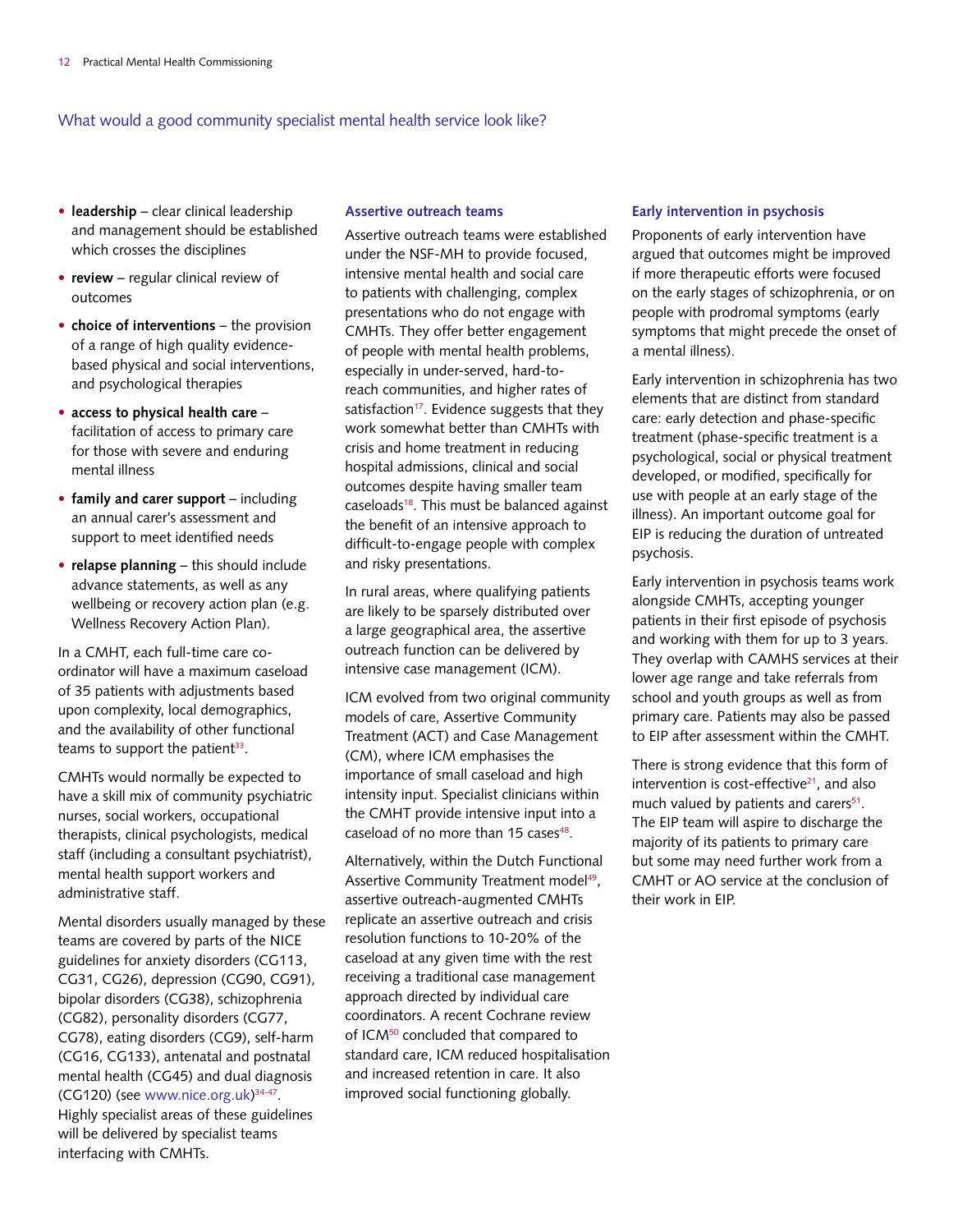EIP shows clinically important benefits over standard care including:

- reduced use of the Mental Health  $Act^{19}$
- improved engagement with treatment, lower hospital admissions and relapse  $rate<sup>20</sup>$
- reduced symptom severity<sup>21</sup> and more favourable course of illness and greater likelihood of remission<sup>22</sup>
- $\bullet$  improved medication adherence<sup>23</sup>
- increased independent living, reduced homelessness, lower levels of substance abuse and better global functioning<sup>19,24</sup>
- higher employment rates
- reduced suicide rate<sup>13</sup>
- reduced homicide risk<sup>26</sup>.

These benefits translate into savings of £17.97 for each pound spent on EIP services<sup>8</sup>. However a recent Cochrane Review<sup>52</sup> was less positive about the longer-term effects of EIP. The authors found emerging, but as yet inconclusive, evidence to suggest that people in the prodrome or early stages of psychosis can be helped by some interventions. However, there is a question of whether any gains are maintained. There is some support for phase-specific treatment focused on employment and family therapy, but again, this needs replicating with larger and longer trials.

#### **Interface with acute services: crisis response and home treatment**

It is probably easiest for commissioners to think of acute services as comprising traditional inpatients and home treatment, where a patient is managed at home as an alternative to admission. The basic criteria for both interventions are the same with (a) the suitability of the home environment and (b) the capacity of the home treatment team to keep the patient safe and persuade them to accept treatment being the principal issues

on which a decision to admit will be based. At a point where risk issues or the intensity of care required moves beyond the resources of the CMHT, they refer to the CRHT team who make a decision between home treatment and admission, involving the patient and family in the process. All patients thought to require admission are referred to the CRHT team who act as gatekeepers for usage and to maintain care as near to a patient's home environment as possible. CRHT teams have demonstrated considerable benefit in allowing reduction and closure of beds. Some services are also commissioned to provide 'crisis houses'

or specialist day care as alternatives to acute admission<sup>27</sup>.

#### **Access and recovery teams**

As noted earlier, the division of a care pathway into different and separate services that provide different functions (the 'functional split') has resulted in a range of service models. In addition to crisis response and assertive outreach, other teams have been developed with highly specific functions. These include, for example, 'access teams' (which provide triage for new referrals and, possibly, short-term psychological interventions), and 'recovery teams' (which provide focused, time-limited longer-term care within the recovery model). There is currently no evidence base to support or refute the access/recovery split as a useful approach.

#### **Rehabilitation services**

Around 10% of people entering mental health services will have particularly complex needs that cannot be met by general adult mental health services and may require rehabilitation and intensive support from mental health services over many years<sup>9</sup>. Rehabilitation services focus on addressing and minimising symptoms and functional impairment and supporting

people to achieve as much autonomy and independence as possible. In order to do this a graduated approach is required, supported by a care pathway that provides a range of treatment and support settings to facilitate and enable recovery on an individualised basis. These services are described in detail in the JCP-MH guidance on rehabilitation services for people with complex mental health needs<sup>9</sup>.

#### **Personality disorder services**

Historically, people with personality disorders had inconsistent input from specialist mental health services and the diagnosis was often used as a label to exclude them from care. Personality disorder comes with a variety of challenges that can be addressed at all levels of primary care and specialist services through evidence-based interventions<sup>42</sup>. These generic services should be supported through the development of multidisciplinary teams with specialist knowledge so that a consistent clinical model can be offered and generic teams supported in engaging those people who can significantly challenge health and social care services. Collaboration with the patient and with other services (including the GP and third sector organisations) will involve the development of multidisciplinary care plans which will include the means of accessing services in time of crisis.

#### **Autistic spectrum disorder and other neuropsychiatric disorders**

People with autistic spectrum disorder (ASD) can encounter difficulties in accessing appropriate specialism to establish the diagnosis they require to access social care. Whilst a firm diagnosis should be made only by those with sufficient understanding and knowledge of autism, it is important not to create unnecessary delays in diagnostic pathways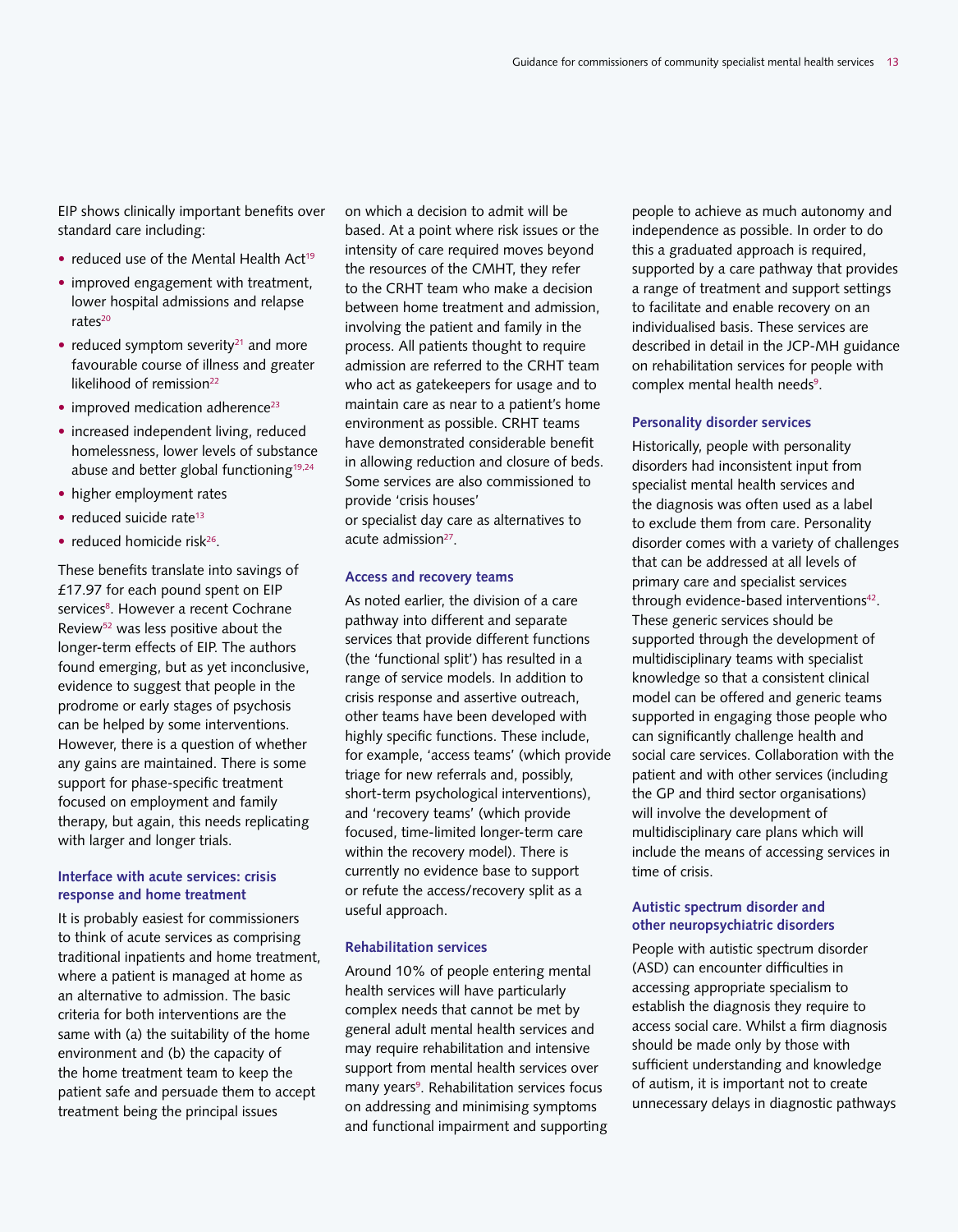or restrict diagnostic 'know how' to any one clinical specialism. Instead, community specialist mental health services should take a multi-professional approach to assessing and signposting people with ASD to appropriate health and social care. The same situation applies to dementia in younger people4 and other neurological conditions including acquired brain injury through head injury and poisoning with alcohol (amnesic syndrome or Korsakoff's psychosis) and other substances. These services are described in detail in forthcoming JCP-MH guidance on autism services<sup>53</sup>.

#### **Perinatal services**

It is reasonable to expect community specialist mental health services to provide basic advice on prescribing in pregnancy and to manage moderate levels of postnatal mental illness such as depression. However, the NICE guidelines on antenatal and postnatal mental health recommend the development of clear pathways to determine (a) at what point and (b) how a patient has access to specialist maternal mental health services<sup>46</sup>. This may require referral to a regional centre for specialist or inpatient care and, in such circumstances, pathways must specify the liaison role of local teams.

#### **D SERVICE STANDARDS**

Commissioners will want to commission community specialist mental health services that can demonstrate that they meet the recognised standards for their service (such as the NICE evidence-based quality standards).

However, it is not possible to provide a single "one size fits all" model or measure for community specialist mental health services. Commissioners should therefore seek local interpretation of national policy, while the advent of Payment by Results for mental health (see below) is likely to have a significant effect upon service models and commissioning decisions.

#### **Care Programme Approach**

Since the early 1990s, the Care Programme Approach (CPA) has determined the system by which care is managed in community specialist mental health services. This is a systematic approach that recognises severity and complexity of illness, requires allocation of a care co-ordinator and provides a framework for developing care plans with the patient, reviewing, updating and monitoring progress. The approach changed in 2008 to recognise that only a proportion of patients with more complex issues require a formal CPA approach (this equates to the roughly one-third of patients who were previous designated as requiring 'enhanced' CPA). These are people who typically require multi-agency support, active engagement, intensive interventions, support with dual diagnosis of mental illness and substance misuse and those with a high risk profile<sup>3</sup>.

It is important that self-care and selfdetermination are encouraged as far as is possible. This requires a partnership approach as primary care services continue to fulfil an important role even for patients whose mental health needs require a substantial input from specialist services. The GP remains at the heart of a patient's care and the goal of both specialist and primary care services is to plan for the return of the patient's support exclusively to primary care. Specialist services therefore become involved periodically, in partnership with the GP, rather than taking responsibility for all aspects of the patient's healthcare. Patients who are not subject to formal CPA still have care plans and a case manager who oversees their care.

It is critical to remember that consultants will straddle two roles in this context: one as a member and clinical leader within the CMHT, and one as colleague and specialist support to the GP in primary care.

#### **Payment by results (PbR) and care clusters**

It is Government policy that funding of mental health services will move from a block contract to payment according to locally-agreed tariffs or 'PbR currencies' associated with individual service users or patients and the interventions they access<sup>54</sup>. The currencies are based upon 21 care clusters that define interventions based upon need rather than of diagnosis. Each cluster has a series of interventions associated with it and these can be used to inform local care pathways. Since the clusters are only loosely associated with diagnosis, there will be a significant challenge to ensure that interventions are evidence-based and compliant with relevant NICE guidelines (which are based on diagnosis). It is anticipated that the development of care clusters will have a significant impact upon the commissioning of community specialist mental health services.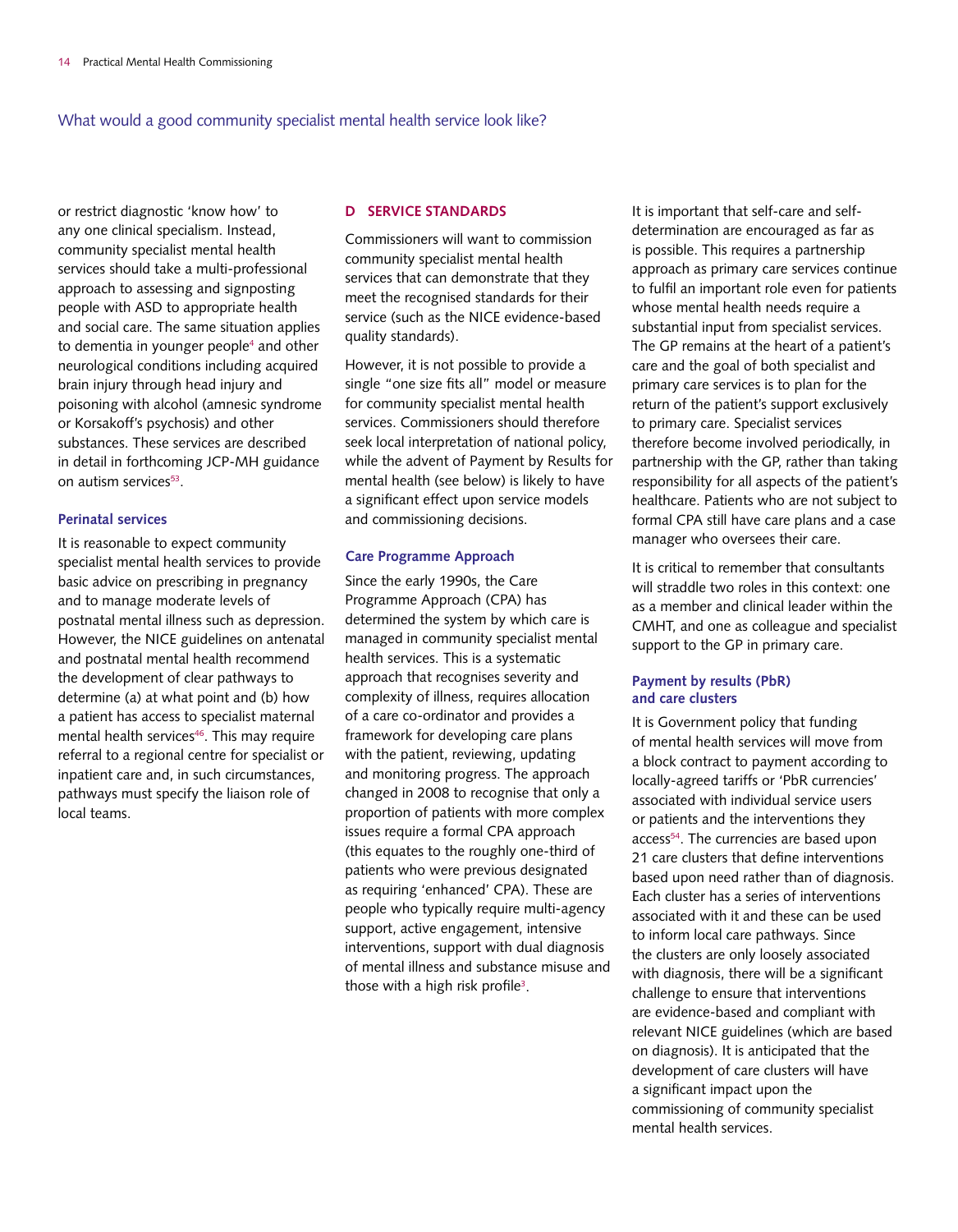#### **What do GP commissioners want from specialist mental health services?**

Although variability exists, most GPs are able to assess and treat the majority of mental health problems presenting to primary care. What most GPs might want from community specialist mental health services, and issues that might be included in any commissioning contract include:

- an easily accessible and helpful relationship with a named consultant (this might include agreements around email advice and mobile phone contact)
- clear care pathways, particularly for relatively low prevalence conditions such as early-onset dementia, and for people with learning disabilities
- coherent arrangements for access in general
- coherent arrangements for access to out-of-hours care
- agreed waiting times that are appropriate to the diagnosis and age of the individual
- referrals signposted to other services if the original care pathway is subsequently felt to be less appropriate
- individuals seen by trainees are supervised and the letter countersigned by the senior practitioner present in the clinic
- agreed criteria for discharge that preclude discharge secondary to failure to attend
- involvement in CPA reviews (where this is relevant) held at surgeries wherever possible
- a sensible approach to shared care, particularly for people felt to be at risk to themselves and/or others
- agreed arrangements for physical health reviews, particularly for people with serious mental illness and on antipsychotic medication, where data are shared across the interface.

#### **E SERVICE OUTCOMES**

The following measures could be used to ensure services achieve high clinical, cost, quality and safety outcomes.

#### **For cost effectiveness:**

• average duration of specialist mental health care by care cluster, assessment and discharge rates.

#### **For effectiveness:**

- basic clinical outcome measures (e.g. Health of the Nation Outcome Scale)
- social functioning outcome measures.

#### **For safety:**

- excess under 75 mortality rate in people with serious mental illness (outcome 1.5 of the NHS Outcomes Framework 2013/14)55
- QOF incentives to assess and manage the physical health of people with severe mental illness<sup>56</sup> (related to shared objective 3 of the *No health without*  mental health strategy<sup>1</sup>)
- incidence of 'never events', completed suicide and homicide rates.

#### **For recovery:**

- percentage of patients with personalised care plans and goals
- percentage of people referred being who are offered psychological therapy
- employment rates of people with mental illness (outcome 2.5 of NHS Outcomes Framework 2013/14 and shared objective 6 of the mental health strategy<sup>1</sup>)
- patient self-defined goals (e.g. using techniques such as Shapiro's Personal Questionnaire technique – see www.experiential-researchers.org/ instruments/elliott/pqprocedure.html)
- the Warwick-Edinburgh Mental Wellbeing scale (see www.healthscotland. com/documents/1467.aspx)<sup>57</sup>.

#### **For patient and carer experience:**

- local and national surveys of patient and carer satisfaction
- patient recorded outcome measures following a consultation
- local surveys of GP satisfaction with local mental health services
- review of complaints and compliments
- the CHOICE tool<sup>58</sup>.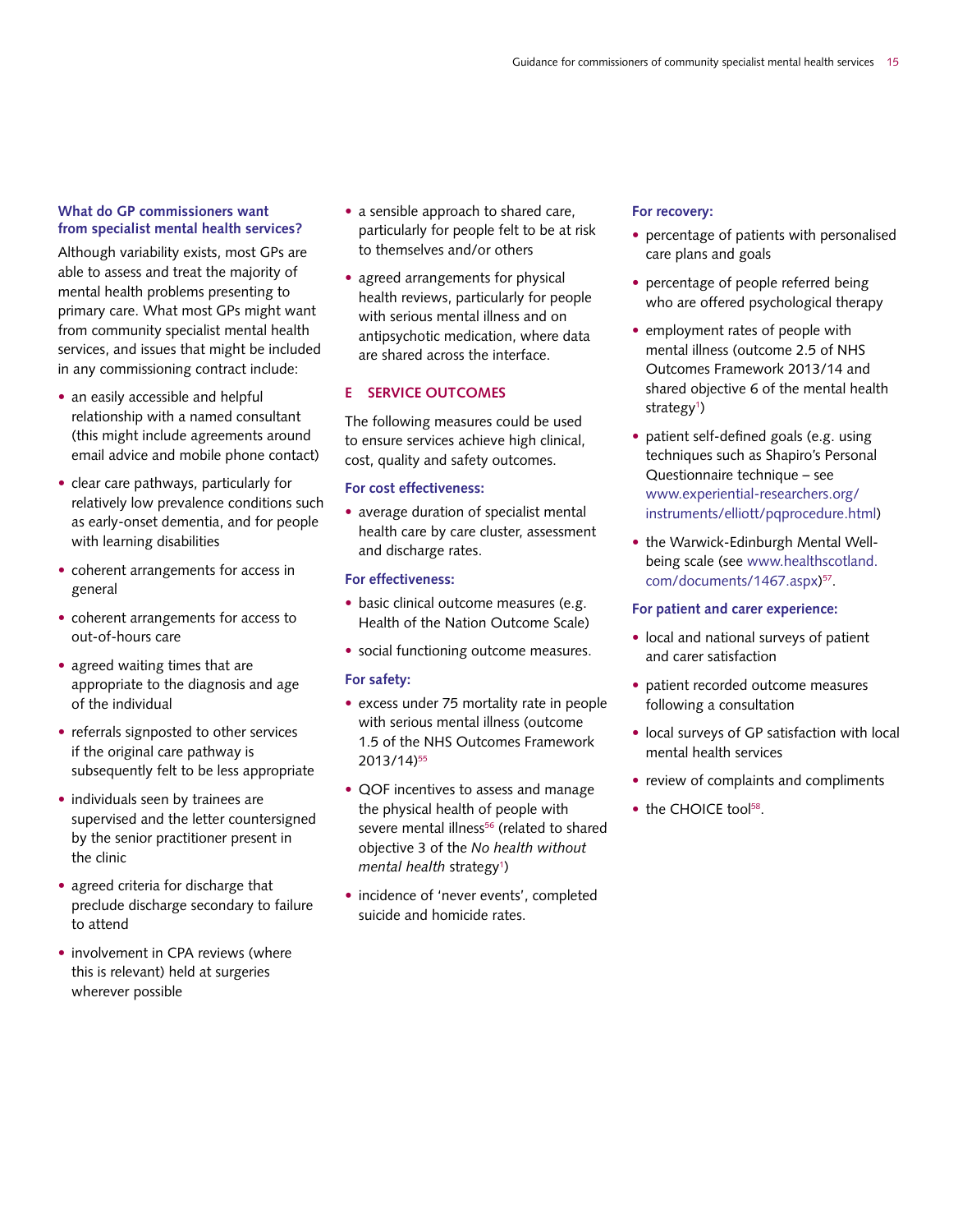#### **INNOVATIVE PRACTICE MODELS**

#### The Haven Project

**www.thehavenproject.org.uk**

"I started at The Haven early this year. I've used mental health services for fifteen years or more. At last I've found somewhere that's right for me and my diagnosis. It's saved my life really. I have stopped cutting and overdosing."

The project is dedicated to the support and treatment of people with a personality disorder living in the North Essex area. The aims are to:

- empower clients in their journey of recovery
- help them to manage their problems of life more effectively
- develop under-used resources and seek missed opportunities
- to help build self-confidence and selfesteem, to enhance a sense of personal responsibility and, ultimately, to assist their clients in developing alternative coping strategies and preventing or managing their difficulties.

Crisis services are available to registered users of the project. Telephone contact is available 24 hours a day, every day, aiming to provide a swift response and early intervention at times of crisis. Travel can be arranged to ensure fast access to The Haven at any time of the day or night. Respite admission is provided by a four bedroom 'Crisis House' where clients can stay for up to three weeks or clients in crisis can use 'The Sanctuary', a safe location where they can manage their difficulties during stays of a few hours.

### *Fair Horizons* **www.2gether.nhs.uk**

"In order to deliver appropriate mental health services, now, more than ever before, we will need to be innovative and focussed on personcentred, outcome-driven care. The most appropriate way to do this will be to integrate specialist mental health services, allowing a single point of access, and then delivering care that is most appropriate to the person's needs."59

*Fair Horizons* represents 2gether Foundation NHS Trust's response to the need to provide a person-centred model of mental health care that does not discriminate on grounds of age or intellectual level. It draws on concepts of 'capable teams' derived from New Ways of Working and attempts to steer specialist mental health services away from artificial 'silos' of working age adult, older people and learning disability services. Instead, it focuses on a more fluid approach where services can be offered in a multidisciplinary and *interdisciplinary* way so that patients can benefit from any aspect of the service that fits their needs and do not become caught on artificial team and service boundaries.

The basis of care within *Fair Horizons* is a 'one stop shop', providing the majority of mental health needs and supported by more specialist, tertiary teams:

- *interdisciplinary teams* (IDTs), comprise practitioners from different professions and subspecialties who share a common catchment population and have joint responsibility for complementary tasks
- staff are trained in developing a wider and more eclectic understanding of mental healthcare provision
- the active registration of service users/ patients for equitable access to primary and secondary care
- 'practice-based mental health teams' to assist the primary care team in supporting people with chronic mental health problems and facilitate general healthcare, offering those with chronic illness easy access to secondary care in the event of deterioration
- patients whose needs cannot be met in an IDT, or whose outcomes would be better from a specialist service, will receive care within tertiary teams
- a 'first point of contact centre' where algorithms are used to assign new referrals to an appropriate part of the service including signposting to IAPT, partner agencies, crisis teams or an assessment component of the IDT
- highly specialist teams at tertiary level include specialist learning disabilities, dementia (including early onset dementia) and CAMHS teams
- job planning, where work plans will indicate the time staff give to each component of the service, maintaining specialist competencies through sessions within specialist tertiary teams.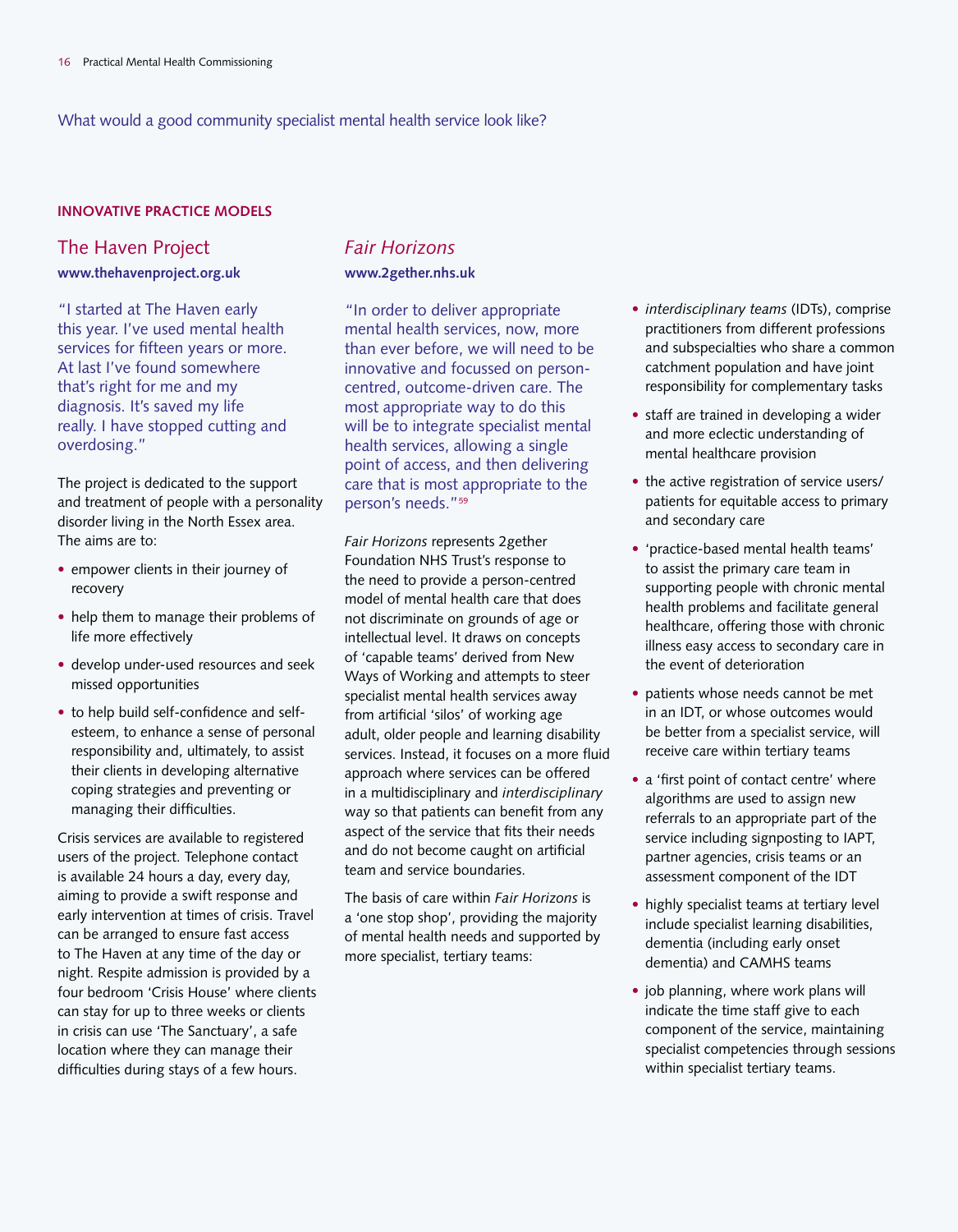#### **Peer support**

Peer support involves the use of people with experience of mental health problems to provide individualised support and expertise about treatment and care to people with mental health problems. This is an evolving field which is recognised as having the potential to transform the outcomes of people with mental health problems, and where a number of services are already reporting positive experiences<sup>60</sup>. The evidence base for peer support reflects the fact that this is an initiative in its early stages in the UK, with some studies concluding that peer support may lead to a reduction in admissions and to health improvements<sup>61</sup>.

In addition to the large number of local and national groups that provide peer support, the following initiatives provide networking opportunities or examples of employed peer support workers within mental health care providers:

- Cambridge and Peterborough NHS Foundation Trust's "Peer Worker Programme" (www.cpft.nhs.uk)
- Peer Support 4 Mental Health Sussex (www.peersupport4mentalhealth.org.uk)
- Peer worker research project (www.peerworker.sgul.as.uk)
- Bromley MIND peer support training -(www.bromleymind.org.uk)

#### **Implementing Recovery Organisational Change (ImROC)**

ImROC is advocated by the QIPP programme for mental health. It is designed to move specialist mental health care from traditional 'treatment and cure' models offering open-ended support (sometimes amounting to communitybased institutionalisation) to realistically optimistic, recovery-based services with time-limited, focused and evidencebased interventions that reduce distress and enhance self-determination, social inclusion and quality of life.

The ten challenges of ImROC are<sup>62</sup>:

- 1 changing the nature of day-today interactions and the quality of experience
- 2 delivering comprehensive user-led education and training programmes
- 3 establishing a 'Recovery Education Centre' to drive the programmes forward
- 4 ensuring organisational commitment, creating the 'culture'; the importance of leadership
- 5 increasing personalisation and choice
- 6 changing processes for risk assessment and management
- 7 redefining service user involvement
- 8 transforming the workforce
- 9 supporting staff in their recovery journeys
- 10 increasing opportunities for building life 'beyond illness'.

Implementing recovery within specialist mental healthcare offers 'personalisation' of support leading to greater social inclusion (employment, engagement with social networks, community activities). Improved service user or patient satisfaction is expected to encourage the development of local, user-led training initiatives on recovery awareness, more effective partnership working and the creation of a 'common language' for discussions between providers and commissioners about recovery, thereby facilitating more effective commissioning and better informed agreements about contracts and performance measures.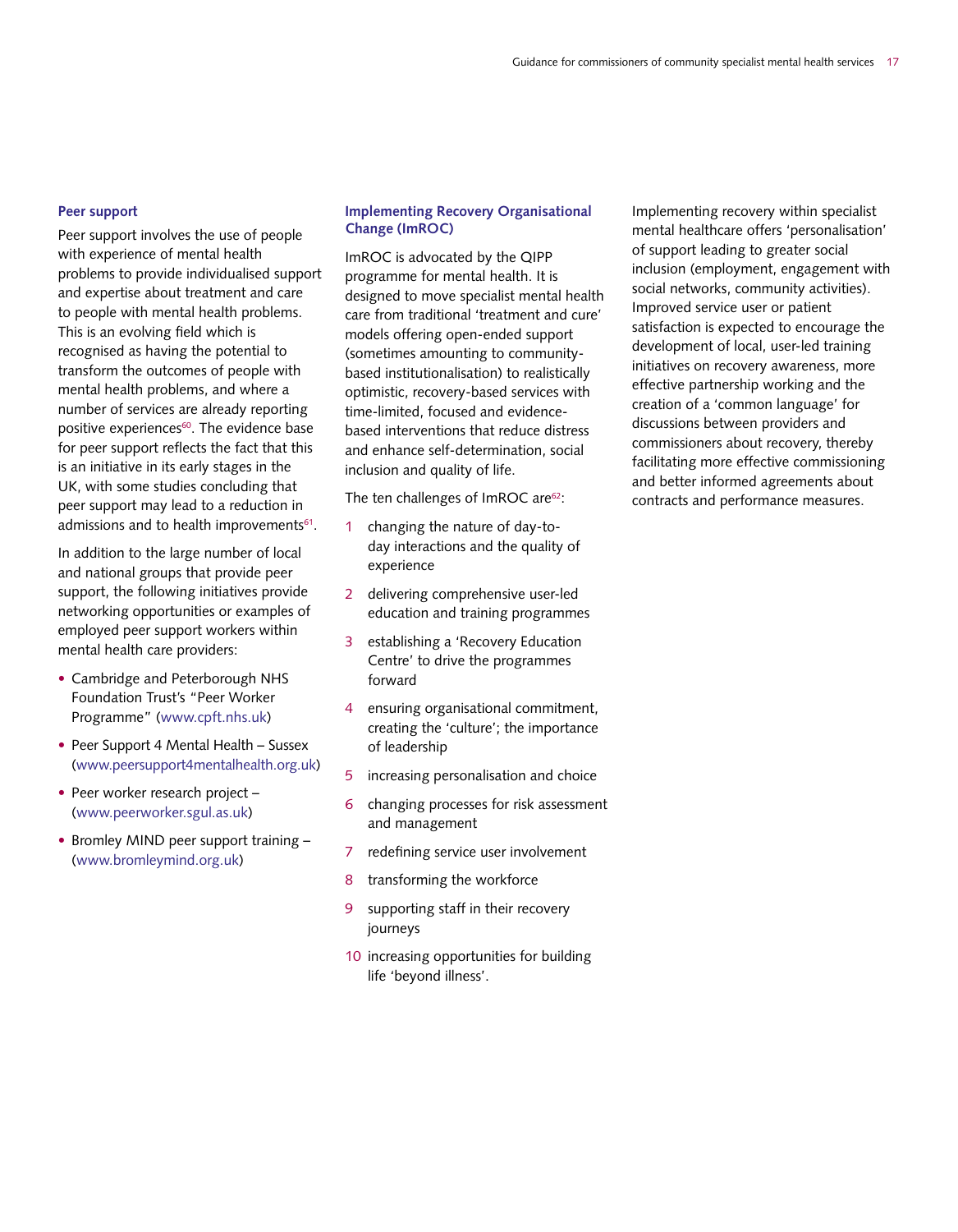# Supporting the delivery of the mental health strategy

The JCP-MH believes that commissioning which leads to good community specialist mental health services as described in this guide will support the delivery of the *Mental Health Strategy*<sup>1</sup> in a number of ways:

### Shared objective 1: More people will have good mental health.

Excellent links with primary care will ensure that the stepped care model of prevention, risk stratification and early intervention will result in serious mental illness being identified earlier. This will lead to a better response to treatment interventions and more people recovering.

### Shared objective 2: more people with mental health problems will recover.

Mental illness will be managed through partnership working between primary care, community specialist mental health care and acute mental health care within a commissioned system that answers the needs of the local population. Equitable and non-discriminatory access to evidencebased physical, psychological and social interventions will result in patients enjoying a better quality of life, stronger social relationships, a better chance of maintaining safe and stable housing and more opportunities to participate in education and gain employment. The use of defined care pathways and outcome measures will ensure that the care provided is of good quality and informed by the evidence base.

### Shared objective 3: more people with mental health problems will have good physical health.

Interventions addressing the comorbidity of physical and mental illness will be delivered better through collaborative working between primary care and community specialist mental health care.

### Shared objective 4: more people will have a positive experience of care and support.

People who use community specialist mental health services will have their needs and wishes put at the heart of their care. Each will have a personalised care plan that supports access to the appropriate psychological, social and physical interventions required, and this will help inform regular reviews by the care co-ordinator. People with serious and enduring mental health problems will have equality of access to primary care and specialist care for physical health needs.

### Shared objective 5: fewer people will suffer avoidable harm.

The provision of comprehensive, evidencebased mental healthcare is likely to reduce the morbidity associated with mental illness and comorbidity of physical illness. In providing equitable access to physical healthcare it is likely to reduce the incidence of avoidable pathology due to unrecognised physical illnesses. It will affect positively the occurrence of deliberate self-harm, suicide and homicide.

### Shared objective 6: fewer people will experience stigma and discrimination.

People whose mental health is effectively managed are more likely to maintain social networks, housing and employment. Friends and family networks, education, employment and stable accommodation are central to quality of life. Maintaining contact with primary care and accessing mental health care through the GP where possible can avoid the stigma attached to engagement with secondary mental health services.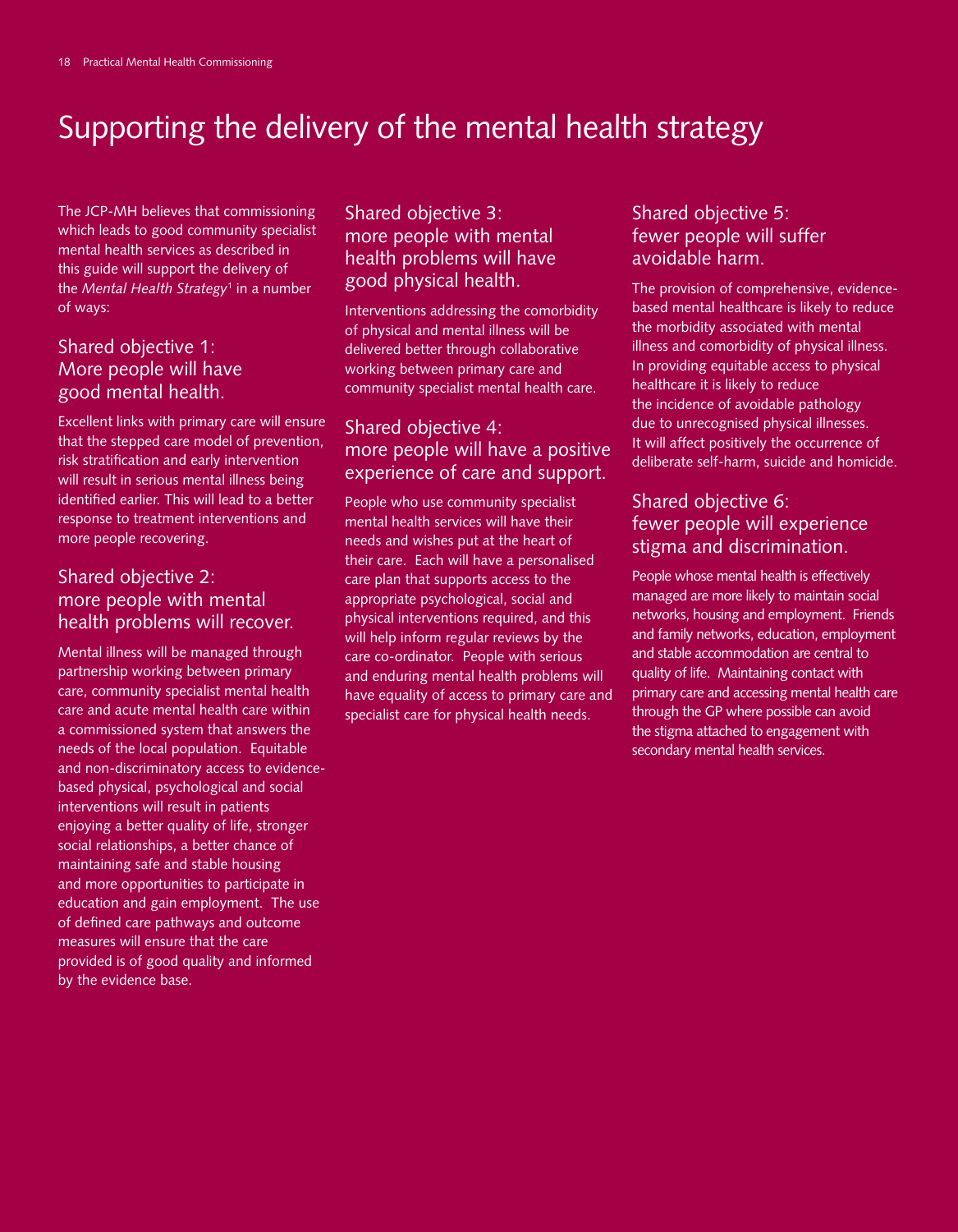### Expert Reference Group Members

- Chris Fear (ERG Chair and lead author) *Clinical Director* 2gether NHS Foundation Trust for Herefordshire
- Helen Lester (1961-2013) Professor of Primary *Care Royal College of General Practitioners Lead for Mental Health Commissioning*, and *Co-Chair of the JCP-MH,* University of Birmingham
- Sally Dean *Service user consultant*
- Alex Stirzaker *National Adviser for Serious Mental Illness* Improving Access to Psychological Therapies programme
- Alison Brabban *IAPT SMI National Advisor, Clinical Lead, Early Intervention in Psychosis Service* Tees, Esk & Wear Valleys NHS Foundation Trust
- David Smart *General Practitioner with Special Interest in Mental Health* Nene Commissioning Northamptonshire
- Jonathan Campion *Director for Public Mental Health and Consultant Psychiatrist* South London and Maudsley NHS Foundation Trust
- Faye Wilson *Social worker and Chair of BASW's mental health forum* British Association of Social Workers
- Gillian Bowden *Adult Service Area Lead* Division of Clinical Psychology British Psychological Society
- Ian Hulatt *Mental Health Adviser* Royal College of Nursing
- John Hanna *Past Director (BPS) and Consultant Clinical Psychologist* Policy Unit Division of Clinical Psychology British Psychological Society Camden and Islington NHS Foundation Trust

#### **Development process**

This guide has been written by a group of community mental health service experts, in consultation with people with experience of mental health problems and carers. Each member of the Joint Commissioning Panel for Mental Health received drafts of the guide for review and revision, and advice was sought from external partner organisations and individual experts. Final revisions to the guide were made by the Chair of the Expert Reference Group in collaboration with the JCP's Editorial Board (comprised of the two co-chairs of the JCP-MH, one user representative, one carer representative, and technical and project management support staff).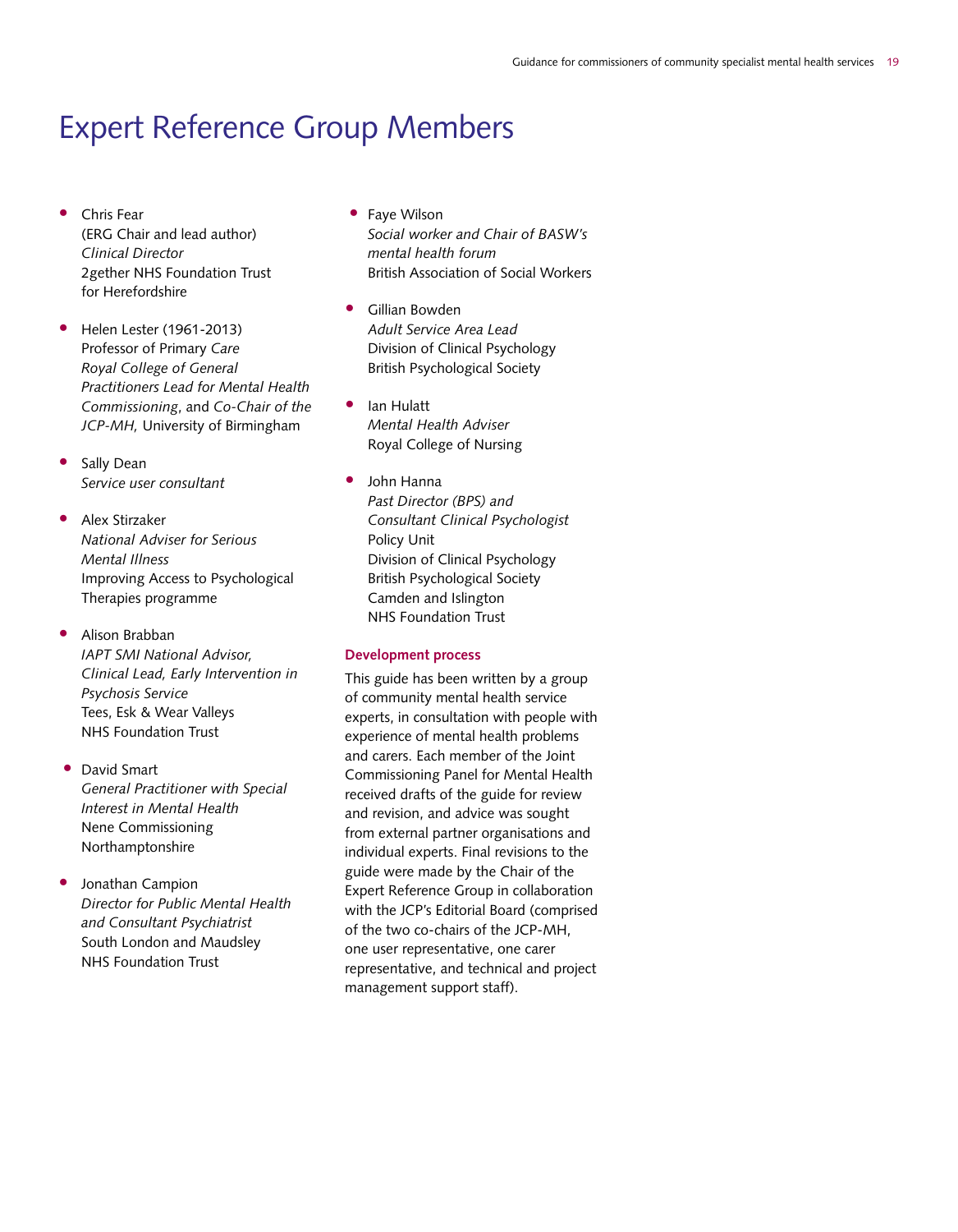# References

- 1 Department of Health (2011a) No Health Without Mental Health; a cross government mental health outcomes strategy for people of all ages.
- 2 Bennett, A., Appleton, S., Jackson, C. (eds) (2011) Practical mental health commissioning. London: JCP-MH.
- 3 Joint Commissioning Panel for Mental Health (2012) Guidance for commissioners of primary mental health services. London: JCP-MH.
- 4 Joint Commissioning Panel for Mental Health (2012) Guidance for commissioners of dementia services. London: JCP-MH.
- 5 Joint Commissioning Panel for Mental Health (2012) Guidance for commissioners of liaison mental health services to acute hospitals. London: JCP-MH.
- 6 Joint Commissioning Panel for Mental Health (2012) Guidance for commissioners of mental health services for young people making the transition from child and adolescent to adult services. London: JCP-MH.
- 7 Joint Commissioning Panel for Mental Health (2012) Guidance for commissioners of perinatal mental health services. London: JCP-MH.
- 8 Joint Commissioning Panel for Mental Health (2012) Guidance for commissioners of public mental health services. London: JCP-MH.
- 9 Joint Commissioning Panel for Mental Health (2012) Guidance for commissioners of rehabilitation services for people with complex mental health needs. London: JCP-MH.
- 10 Joint Commissioning Panel for Mental Health (2013) Guidance for commissioners of drug and alcohol services. London: JCP-MH.
- 11 Joint Commissioning Panel for Mental Health (2013) Guidance for commissioners of forensic mental health services. London: JCP-MH.
- 12 NHS Information Centre. (2011). NHS specialist mental health services
- 13 Marshall M, Rathbone J. Early intervention for psychosis. Cochrane Database of Systematic Reviews 2011, Issue 6. Art. No.: CD004718. DOI: 10.1002/14651858.CD004718.pub3
- 14 Murphy S, Irving CB, Adams CE, Driver R. Crisis intervention for people with severe mental illnesses. Cochrane Database of Systematic Reviews 2012, Issue 5. Art. No.: CD001087. DOI: 10.1002/14651858.CD001087.pub4
- 15 Reilly, S., Planner, C., Gask, L., Hann, M., Knowles, S., Druss, B., Lester, H.E. The role of primary care in service provision for people with severe mental illness: A cross sectional cohort study. PLoS ONE 2012, e36468 doi:10.1371/ journal.pone.0036468
- 16 Malone D, Marriott S, Newton-Howes G, Simmonds S, Tyrer P. Community mental health teams (CMHTs) for people with severe mental illnesses and disordered personality. Cochrane Database of Systematic Reviews 2007, Issue 3. Art. No.: CD000270. DOI: 10.1002/14651858.CD000270.pub2
- 17 Killapsy H, Bebbington P, Blizard R, Johnson S, Nolan F, Pilling S, King M. REACT: a randomised evaluation of assertive community treatment in north London. BMJ, 2006, 332:815-9.
- 18 Marshall M, Lockwood A. Assertive community treatment for people with severe mental disorders. Cochrane Database of Systematic Reviews 1998, Issue 2. Art. No.: CD001089. DOI: 10.1002/14651858.CD001089.
- 19 McCrone P, Knapp M, Dhanasiri S. Economic impact of services for first-episode psychosis: a decision model approach. Early Intervention in Psychiatry, 2009, 3(4),266–273.
- 20 Bird V, Premkumar P, Kendall T, Whittington C, Mitchel J, Kuipers E.. Early intervention services, cognitive–behavioural therapy and family intervention in early psychosis: systematic review. The British Journal of Psychiatry, 2010, 197: 350-356 doi: 10.1192/bjp.bp.109.074526
- 21 McCrone, P., Craig, T.J.K., Power, P., Garety, P.A. Cost-effectiveness of an early intervention service for people with psychosis. British Journal of Psychiatry, 2010, 197, pp. 377-82.
- 22 Mihalopoulos C, Harris M, Henry L, Harrigan S, McGorry P. Is Early Intervention in Psychosis Cost-Effective Over the Long Term? Schizophr Bull, 2009, 35 (5): 909-918. doi: 10.1093/ schbul/sbp054
- 23 Craig T, Garety P, Power P, Rahaman N, Colbert S, Fornells-Ambrojo, Dunn G. The Lambeth Early Onset (LEO) Team: randomised controlled trial of the effectiveness of specialised care for early psychosis. BMJ, 2004, 329(7474): 1067. doi: 10.1136/ bmj.38246.594873.7C
- 24 Bertelsen M, Jeppesen P, Petersen L, Thorup A, Øhlenschlæger J, le Quach P, Christensen T, Krarup G, Jørgensen P, Nordentoft M. Five-Year Followup of a Randomized Multicenter Trial of Intensive Early Intervention vs Standard Treatment for Patients With a First Episode of Psychotic Illness. Arch Gen Psychiatry, 2008, 65(7):762-771. doi:10.1001/archpsyc.65.7.762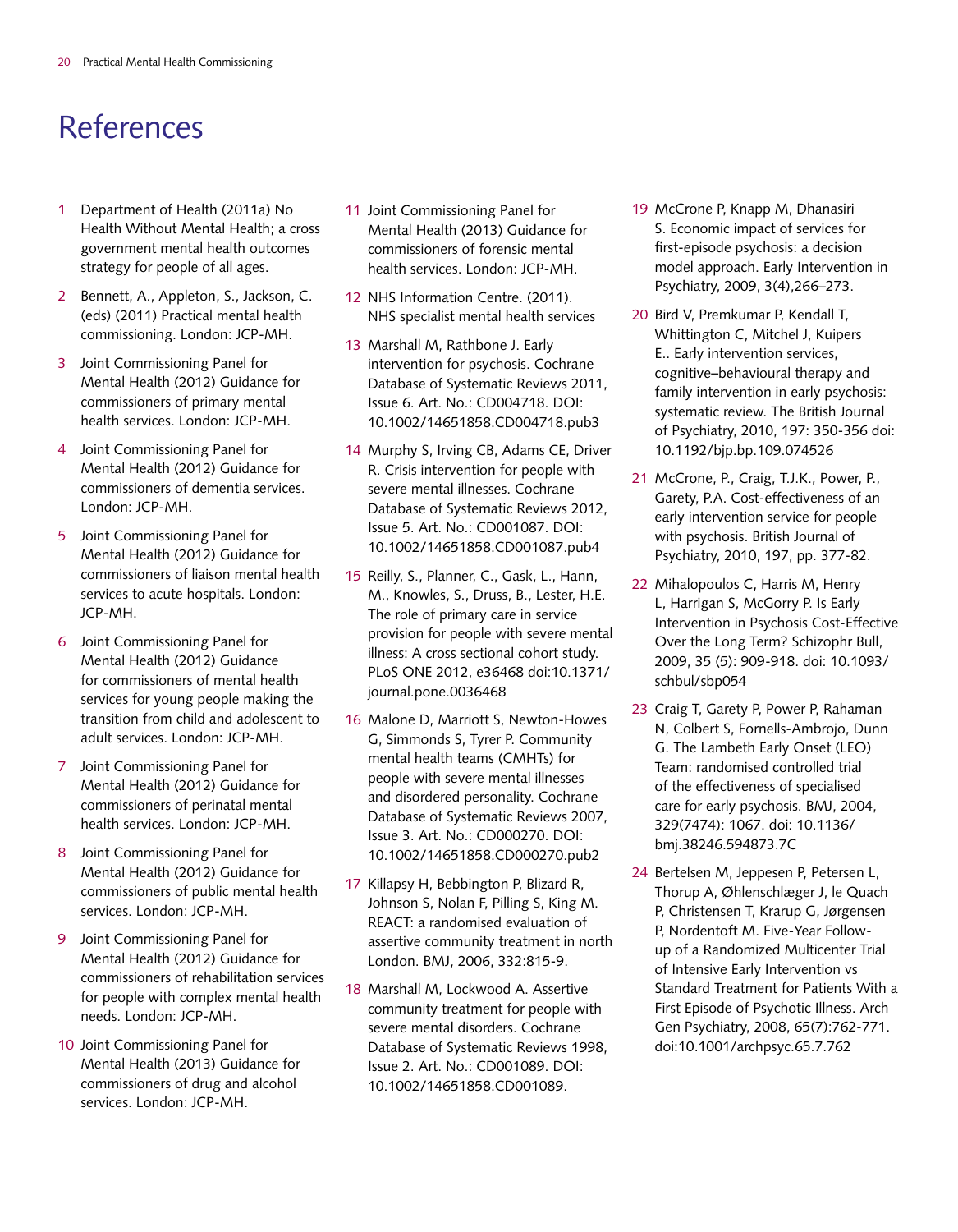- 25 Major BS, Hinton MF, Flint A, Chalmers-Brown A, McLoughlin K, Johnson S. Evidence of the effectiveness of a specialist vocational intervention following first episode psychosis: a naturalistic prospective cohort study. Social Psychiatry and Psychiatric Epidemiology, 2009, Volume 45, Issue 1, pp 1-8
- 26 McCrone P, Park A, Knapp M. (2010) Economic Evaluation of Early Intervention (EI) Services: Phase IV Report. PSSRU Discussion Paper 2745.
- 27 Glover G, Arts G, Babu K. Crisis resolution/home treatment teams and psychiatric admission rates in England. British Journal of Psychiatry, 2006, 192, 88-91.
- 28 Department of Health (1999). National service framework for mental health: modern standards and service models. London, Department of Health.
- 29 Appleton, S., Pugh, K. (2011). Planning mental health services for young adults – improving transition: a resource for health and social care commissioners. London: NMHDU/NCSS/SCIE
- 30 Bower, P., Gilbody, S., Richards, D., Fletcher, J., Sutton, A. Collaborative care for depression in primary care. Making sense of a complex intervention: systematic review and meta-regression. British Journal of Psychiatry, 2006, 189, pp. 484–93
- 31 Gilbody, S., Bower, P., Fletcher, J., Richards, D., Sutton, A. Collaborative care for depression: a cumulative meta-analysis and review of longerterm outcomes. Archives of Internal Medicine, 2006, 166, pp. 2314–21
- 32 Fletcher, J., Bower, P.J., Gilbody, S., Lovell, K., Richards, D., Gask, L. Collaborative care for depression and anxiety problems in primary care. Cochrane Database of Systematic Reviews, 2009. Issue 2.
- 33 Department of Health. (2002). Mental Health Policy Implementation Guide: Community Mental Health Teams. London: Department of Health.
- 34 National Institute for Health and Clinical Excellence (2011) Generalised anxiety disorder and panic disorder (with or without agoraphobia) in adults. Management in primary, secondary and community care Issued. NICE clinical guideline 113. www.nice.org.uk/cg113
- 35 National Institute for Health and Clinical Excellence (2005) Obsessivecompulsive disorder: core interventions in the treatment of obsessivecompulsive disorder and body dysmorphic disorder. Clinical Guideline 31. www.nice.org.uk/CG031
- 36 National Institute for Health and Clinical Excellence (2005) Posttraumatic stress disorder (PTSD) The management of PTSD in adults and children in primary and secondary care. NICE clinical Guideline 26 www.nice. org.uk/CG026NICEguideline
- 37 National Institute for Health and Clinical Excellence (2009) Depression in adults. The treatment and management of depression in adults. NICE clinical guideline 90 www.nice.org.uk/cg90
- 38 National Institute for Health and Clinical Excellence (2009) Depression in adults with a chronic physical health problem. Treatment and management. NICE clinical guideline www.nice.org.uk/CG91
- 39 National Institute for Health and Clinical Excellence (2006) Bipolar disorder. The management of bipolar disorder in adults, children and adolescents, in primary and secondary care. NICE clinical guideline 38. www.nice.org.uk/CG038
- 40 National Institute for Health and Clinical Excellence (2009) Schizophrenia. Core interventions in the treatment and management of schizophrenia in adults In primary and secondary care. NICE clinical guideline 82. www.nice.org.uk/CG82
- 41 National Institute for Health and Clinical Excellence (2009) Antisocial personality disorder: treatment, management and prevention. NICE clinical guideline CG77. www.nice.org.uk/CG77
- 42 National Institute for Health and Clinical Excellence (2009) Borderline personality disorder (BPD) NICE clinical guideline CG78. www.nice.org.uk/ CG78
- 43 National Institute for Health and Clinical Excellence (2004) Eating disorders: Core interventions in the treatment and management of anorexia nervosa, bulimia nervosa and related eating disorders. NICE clinical guideline CG9. www.nice.org.uk/ CG009
- 44 National Institute for Health and Clinical Excellence (2004) Selfharm: The short-term physical and psychological management and secondary prevention of self-harm in primary and secondary care NICE clinical guideline CG16. www.nice.org. uk/CG16
- 45 National Institute for Health and Clinical Excellence (2011) Longer-term care and treatment of self-harm. NICE clinical guideline CG133. www.nice.org.uk/guidance/CG133
- 46 National Institute for Health and Clinical Excellence (2007) Antenatal and postnatal mental health: clinical management and service guidance. NICE clinical guideline CG45. www.nice.org.uk/guidance/CG45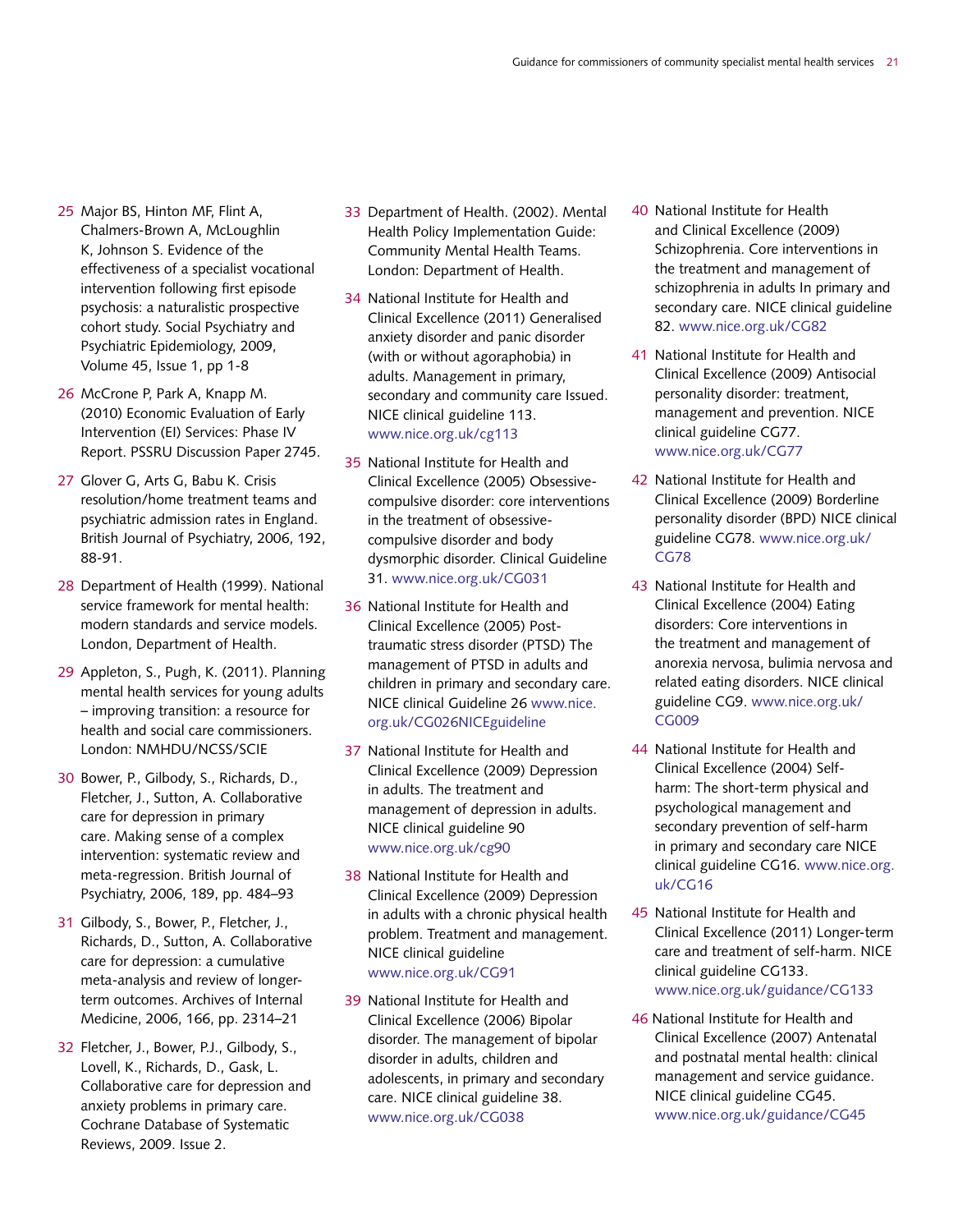- 47 National Institute for Health and Clinical Excellence (2011) Psychosis with coexisting substance misuse. NICE clinical guideline CG120. www.nice.org.uk/CG120
- 48 Byford S, Fiander M, Torgerson DJ, Barber JA, Thompson SG, Burns T, Van Horn E, Gilvarry C, Creed F. The British Journal of Psychiatry, 2000, 176: 537- 543 doi: 10.1192/bjp.176.6.537
- 49 Van Veldhuizen JR. FACT: a Dutch version of ACT. Community Mental Health Journal, 2007, 43; 421-433.
- 50 Dieterich M, Irving CB, Park B, Marshall M. Intensive case management for severe mental illness. Cochrane Database of Systematic Reviews 2010, Issue 10. Art. No.: CD007906. DOI: 10.1002/14651858. CD007906.pub2
- 51 Lester, H., Birchwood, M., Bryan, S., England, E., Rogers, H., Sirvastava, N. Development and implementation of early intervention services for young people with psychosis: case study. British Journal of Psychiatry, 2009, 194, pp. 446-50.
- 52 Marshall M, Rathbone J. Early intervention for psychosis. Cochrane Database of Systematic Reviews 2011, Issue 6. Art. No.: CD004718. DOI: 10.1002/14651858.CD004718.pub3
- 53 Joint Commissioning Panel for Mental Health (forthcoming) Guidance for commissioners of autistic spectrum disorders. London: JCP-MH.
- 54 Department of Health (2013) Mental Health Payment by Results Guidance for 2013-14.
- 55 Department of Health (2012). The NHS Outcomes Framework 2013/14.
- 56 British Medical Association and NHS Employers (2012). Quality and Outcomes Framework for 2012/13 Guidance for PCOs and practices.
- 57 The Warwick-Edinburgh Mental Wellbeing Scale (WEMWBS): development and UK validation. Ruth Tennant, Louise Hiller, Ruth Fishwick, Stephen Platt, Stephen Joseph, Scott Weich, Jane Parkinson, Jenny Secker, Sarah Stewart-Brown Health and Quality of Life Outcomes 2007, 5:63
- 58 Greenwood K, Sweeney A, Williams S, Garety P, Kuipers E, Scott J, Peters E. CHoice of Outcome In Cbt for psychosEs (CHOICE): The Development of a New Service User– Led Outcome Measure of CBT for Psychosis. Schizophr Bull, 2010, 36 (1): 126-135. doi: 10.1093/schbul/sbp117.
- 59 Fear C, Scheepers M, Ansell M, Richards R, Winterbottom P. 'Fair Horizons': a person-centred, nondiscriminatory model of mental healthcare delivery. The Psychiatrist (2012) 36: 25-30.
- 60 Mental Health Foundation (2012) Peer support in mental health and learning disability. Need2Know Briefing.
- 61 Repper, J. & Carter, T. A review of the literature on peer support in mental health services. Journal of Mental Health, 2011, 20(4): 392-411.
- 62 Shepherd G, Boardman J, Slade M. (2008) Making recovery a reality. London: Sainsbury Centre for Mental Health.